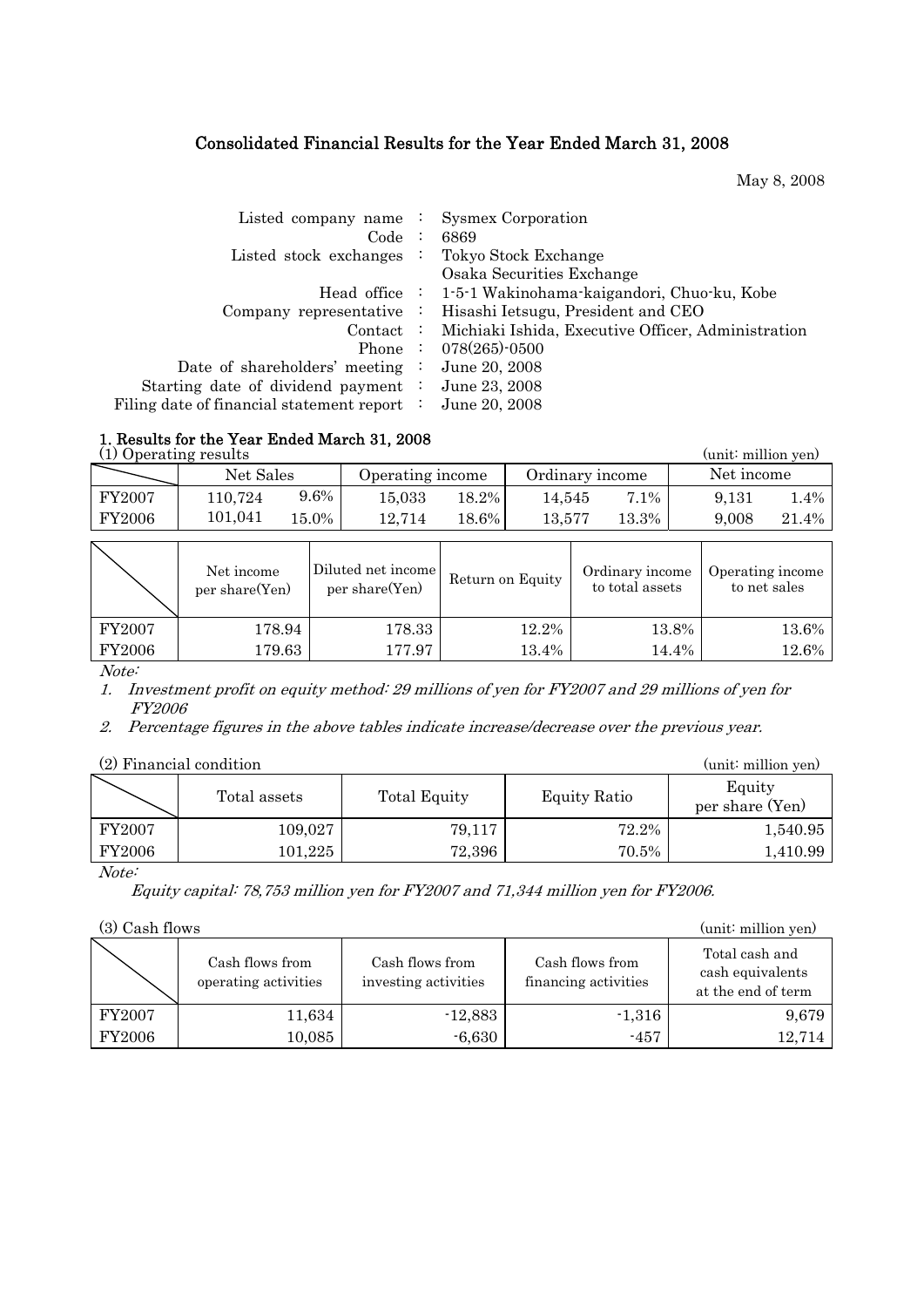# 2. Dividend

|                             |         | Dividend per share |        | Total dividend | Dividend                       | Dividend to              |  |
|-----------------------------|---------|--------------------|--------|----------------|--------------------------------|--------------------------|--|
|                             | Interim | Year-end           | Annual | payment        | payout ratio<br>(consolidated) | equity<br>(consolidated) |  |
|                             | (Yen)   | (Yen)              | (Yen)  | (million yen)  |                                |                          |  |
| <b>FY2006</b>               | 16.00   | 20.00              | 36.00  | 1,816          | 20.0%                          | 2.7%                     |  |
| FY2007                      | 20.00   | 28.00              | 48.00  | 2,451          | 26.8%                          | 3.3%                     |  |
| <b>FY2008</b><br>(Forecast) | 24.00   | 24.00              | 48.00  |                | 25.6%                          |                          |  |

Note:

FY2007 Year-end dividend contains commemorative dividend 8.00 yen per share.

| 3. Business Forecast for the Year Ended March 31, 2009 |           |         |                     |         |                 |      |            |           | (unit: million yen)          |
|--------------------------------------------------------|-----------|---------|---------------------|---------|-----------------|------|------------|-----------|------------------------------|
|                                                        | Net Sales |         | Operating<br>income |         | Ordinary income |      | Net income |           | Net income<br>per share(Yen) |
| Fiscal 2nd<br>quarter<br><i>(cumulative)</i>           | 56,000    | $5.7\%$ | 7.000               | 8.4%    | 7,000           | 1.1% | 4,200      | $-11.7\%$ | 82.18                        |
| Annual                                                 | 118,000   | $6.6\%$ | 16,000              | $6.4\%$ | 15,800          | 8.6% | 9,600      | $5.1\%$   | 187.84                       |

Note:

 Percentage figures in the above tables indicate increase/decrease over the corresponding period of the previous year.

## 4. Other Information

- (1) Changes in scope of consolidation: No
- (2) Changes in accounting procedures
	- 1) Changes due to the amendment of accounting methods: Yes
	- 2) Other changes: Yes
- (3) Numbers of shares outstanding (Ordinary shares)

Number of shares outstanding at end of year (including treasury stock): 51,203,108 shares for FY2007 and 50,654,596 shares for FY2006.

Number of treasury stock at end of year: 95,891 shares for FY2007 and 91,217 shares for FY2006.

#### ※(Note)

The above estimates are based on information available to the company on the date of the report's announcement. Due to unforeseen circumstances, however, actual results may differ from such estimates.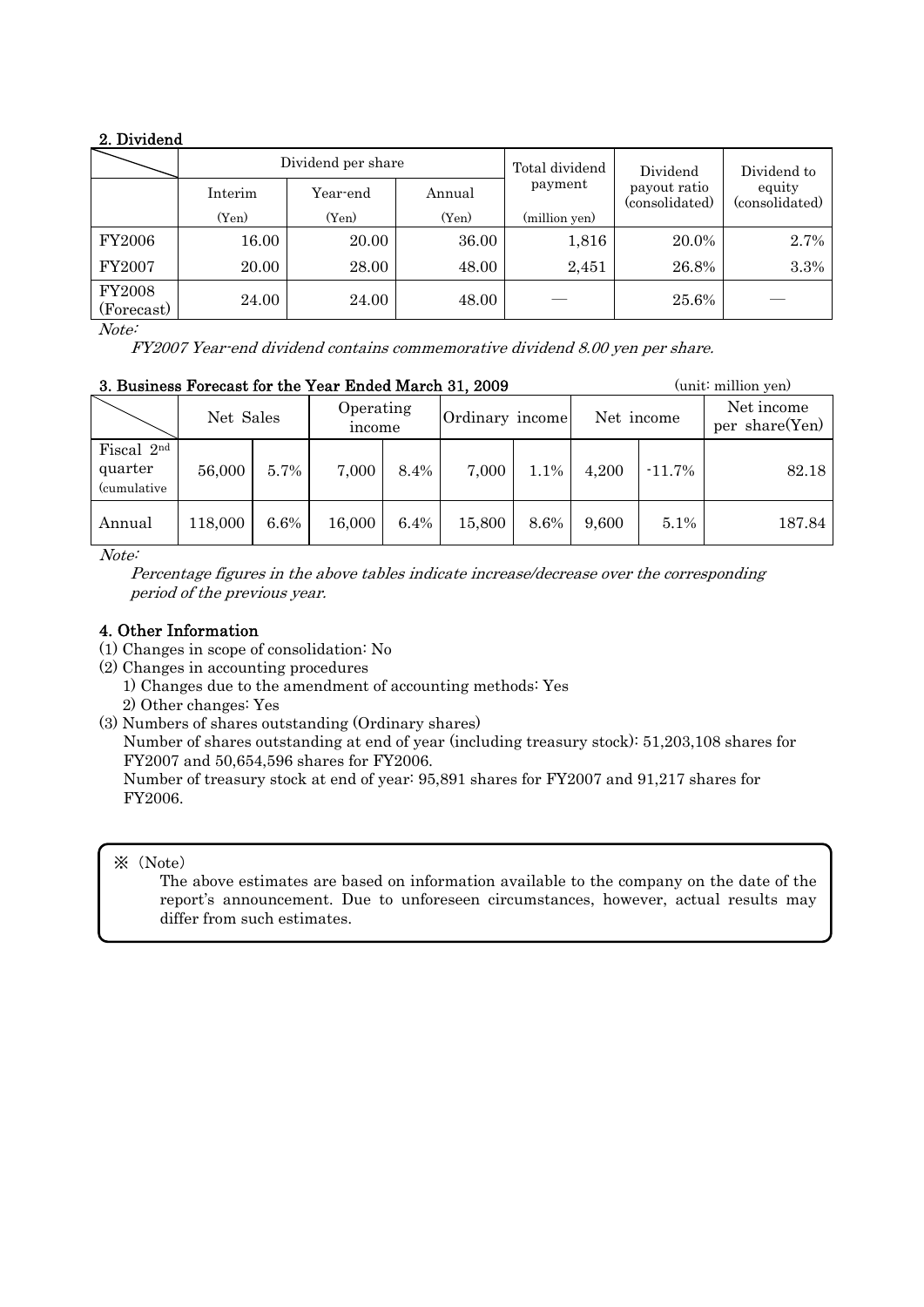## 1.Financial performance

## (1) Performance analysis

## ① Summary of financial performance during FY2007

| <consolidated result=""></consolidated> |         |               |           | $\text{(unit: million yen)}$ |
|-----------------------------------------|---------|---------------|-----------|------------------------------|
|                                         | FY2007  | <b>FY2006</b> | Increase/ | Increase-                    |
|                                         |         |               | decrease  | decrease ratio               |
| Sales                                   | 110,724 | 101,041       | 9,683     | 9.6%                         |
| Operating income                        | 15,033  | 12,714        | 2,318     | 18.2%                        |
| Ordinary income                         | 14,545  | 13,577        | 967       | 7.1%                         |
| Net income                              | 9,131   | 9,008         | 123       | 1.4%                         |

During fiscal year 2007, Japanese economy marked a moderate growth in first half year corresponding with fair export and investment; however, economy has started indicating a bear sign in second half year such in a stock market or in yen evaluation. US economy indicated recession, such in housing market and consumer spending. European economy maintained fair condition mainly led from investment and consumer spending. Asian economy maintained high growth, such region in China or India. On the healthcare segment, Japanese market is still on restructuring stage with optimization for healthcare public expenditure. Besides, dynamism of healthcare capitalization is shifting, from disease treatment to preventive medicine such in a new government policy for lifestyle related disease, may provide new demand for healthcare investment. Developed countries such as Europe and North America are tightening healthcare expenditure; emerging regions such as China or Asian Pacific are on development of healthcare infrastructure.

Upon abovementioned circumstances, we SYSMEX have been operating with reinforcement of alliances with our key global partners. We renewed exclusive distributorship agreement with Roche Diagnosis of Switzerland fore sales and service at overseas markets, which renews determination of distribution territories and product portfolio; settled a new distributorship agreement for urinalysis products with bioMérieux of France for microbiology segment, concluded distributorship agreement with IDEXX Laboratory Inc. of United States of America: leading global veterinary diagnostics company. Also we have capitalized our local distributor in Austria, Hungary, Czech Republic and Slovakia as our subsidiaries, and also established new subsidiary in Canada. In Japanese market, we have provided integrated sales for whole laboratory segment; we have had a slight irritant situation for new product launch at coagulation and immunology. Sales amount was 35,961 million yen (5.0% less than previous fiscal year). In Americas, we have provided proactive sales activity with penetration for IHNs (Integrated Healthcare Networks) and other group healthcare networks and Latin American Market; in Europe, we expanded direct sales territory and support networks, and penetration toward emerging market such as Middle East and Africa. In China and Asian Pacific markets, we have improved organization for sales and service. For the result of these efforts, net sales at overseas marked 74,762 million yen (18.4% more than previous fiscal year), 67.5% of consolidated sales (5.0 point more than previous fiscal year). Consolidated net sales marked 110,724 million yen (9.6% more than previous fiscal year). At profit indices, growth of profit was surpassed from cost increase, from revenue increase and cost reduction, consolidated operating income was 15,033 million yen (18.2% more than previous fiscal year), ordinary income 14,545 million yen (7.1% more than previous fiscal year), and net income 9,131 million yen (1.4% more than previous fiscal year) .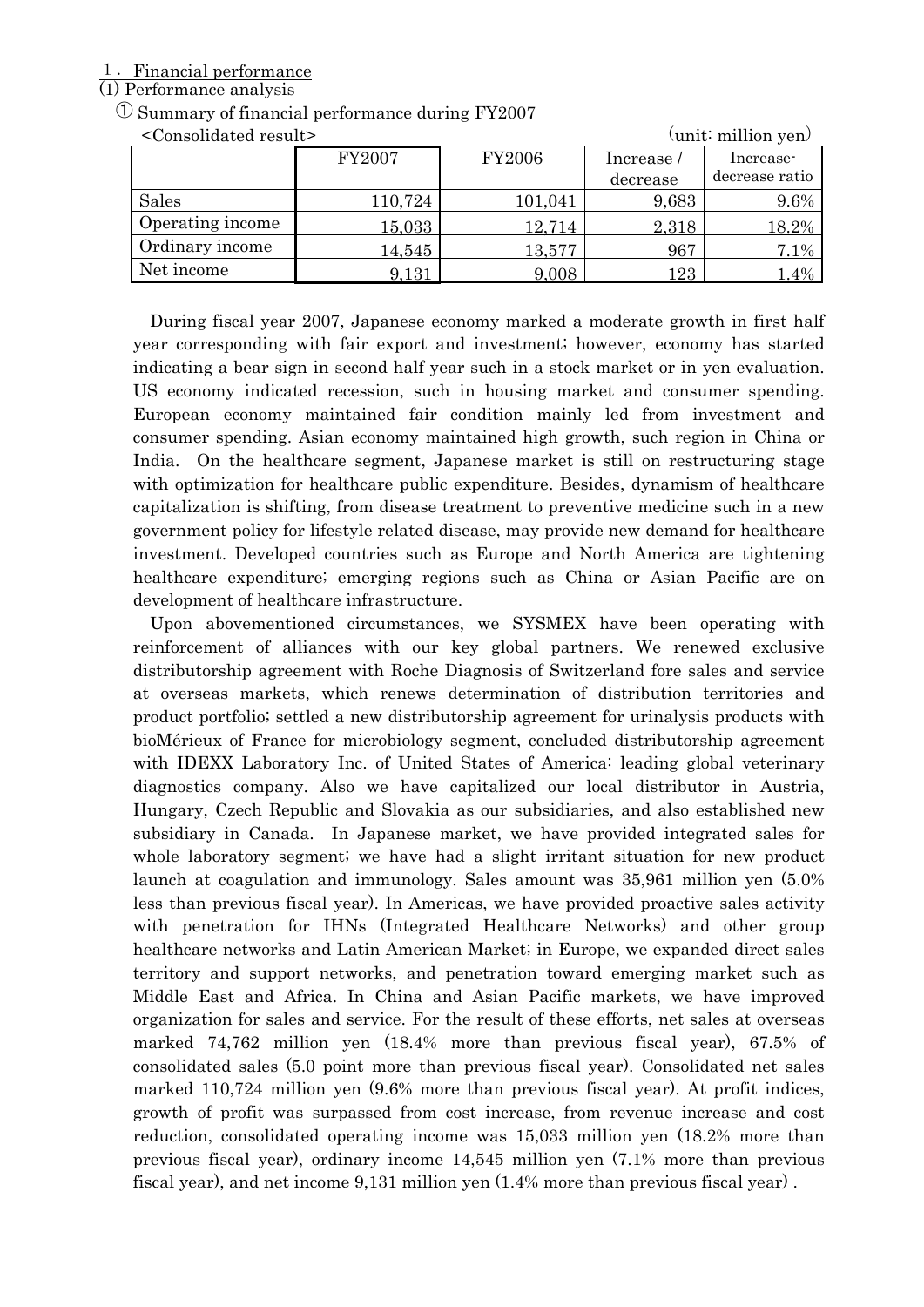② Geographical segments information

| <performance by="" geographical="" segment=""></performance> |                     |         |         |            | $\text{(unit: million yen)}$ |
|--------------------------------------------------------------|---------------------|---------|---------|------------|------------------------------|
|                                                              |                     | FY 2007 | FY 2006 | Increase / | Increase-                    |
|                                                              |                     |         |         | decrease   | decrease ratio               |
|                                                              | <b>Sales</b>        | 37,552  | 39,395  | $-1,843$   | $-4.7%$                      |
| Japan                                                        | Operating<br>income | 7,870   | 7,431   | 438        | 5.9%                         |
|                                                              | Sales               | 20,844  | 19,158  | 1,686      | 8.8%                         |
| Americas                                                     | Operating<br>income | 991     | 593     | 398        | 67.1%                        |
|                                                              | Sales               | 39,174  | 31,584  | 7,589      | 24.0%                        |
| Europe                                                       | Operating<br>income | 4,620   | 3,547   | 1,073      | 30.3%                        |
|                                                              | Sales               | 8,127   | 6,848   | 1,279      | 18.7%                        |
| China                                                        | Operating<br>income | 823     | 781     | 42         | 5.4%                         |
|                                                              | Sales               | 5,024   | 4,053   | 970        | 23.9%                        |
| Asia Pacific                                                 | Operating<br>income | 546     | 332     | 213        | 64.3%                        |

Note: Sales amount presents external sales.

#### <Japan>

Restructuring for public healthcare expenditure is tightening market situation, corresponding it, external sales marked 37,552 million yen, 4.7% less than the previous fiscal year.

Operating income marked 7,870 million yen, 5.9% more than previous fiscal year due to revenue increase which includes increase of internal sales toward overseas affiliates was surpassed from cost increase at selling, general and administrative expense. <Americas>

Sales marked 20,844 million yen, 8.8% more than the previous fiscal year. Success hematology business has become tractor to grow; surpassed negative effect from USD devaluation, operating income marked 991 million yen, 67.1% more than previous fiscal year due to sales increase and cost reduction.

#### <Europe>

Sales marked 39,174 million yen, 24.0% more than previous fiscal year due to hematology and urinalysis sales increase, currency situation provided positive condition as well. Operating income marked 4,620 million yen, 30.3% more than previous fiscal year due to sales increase and cost reduction.

## <China>

Sales marked 8,127 million, 18.7% more than previous fiscal year with market situation post healthcare restructuring.

Operating income marked 823 million yen, 5.4% more than previous fiscal year due to sales increase.

## <Asia Pacific>

Sales marked 5,024 million yen, 23.9% more than the previous fiscal year due to hematology sales increase, which is from reinforcement of sales force, prized a large tender in Malaysia.

Operating income marked 546 million yen, 64.3% more than previous fiscal year due to sales increase and cost reduction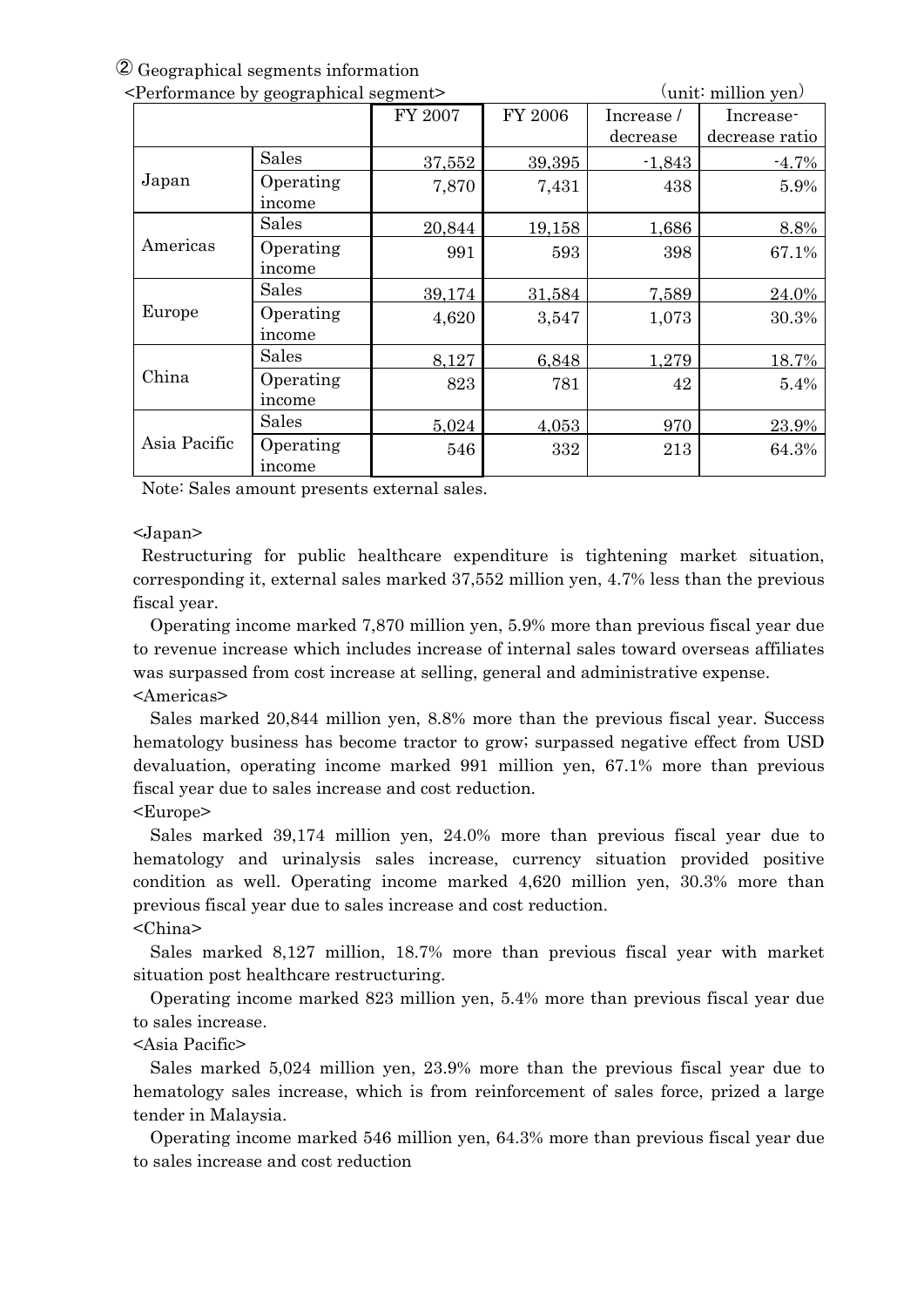#### ③ Research and Development

We SYSMEX Group commit research and development to provide high-value testing for the optimization and standardization of medical services. In accordance with this commitment, we are conducting research and development for new diagnostic technology to continue challenge for the latest technology establishment. We are challenging to provide our products that anticipate customers' requirement. Through these activities, we aim to contribute to enhancing the quality of life, extending life period, and contribute the efficiency of healthcare economics. We are expanding from the domain of conventional screening tests and implementing research and development of new diagnostic technology for disease management.

We are promoting the development of new testing technology and products, mainly in the four areas of hematological and immunological diseases, cancer, chronic diseases, and infectious diseases. During the current fiscal year, we developed technology for detection of immature cells and minimal number of cells that is effective for diagnosis in the area of hematological and immunological diseases by applying cell analysis technology based on flow cytometry. In the cancer area, we implemented clinical research on colon and stomach cancer with a view to expanding the application scope of technology for rapid detection of lymph node metastasis, which we had already commercialized for breast cancer. With the same purpose in view, we also began clinical research on detection of intra-abdominal metastasis of stomach cancer. In regard to our technology based on cell cycle profiling for diagnosing the risk of recurrence in cancer patients, we started a clinical trial focusing on technology for the prognosis of breast cancer recurrence. Moreover, we promoted the development of cervical cancer screening technology by applying flow cytometry, and conducted clinical research. In the area of chronic diseases, we pursued the development of a minimallyinvasive blood glucose measurement device that alleviates the burden on patients. We also developed a prototype system for simulation of diabetes and implemented clinical research in Japan and overseas. Furthermore, based on the agreements signed during the previous fiscal year with Affymetrix Inc. (HQ: Santa Clara, California, United States) for joint R&D of DNA-chip technologies, we started R&D efforts to provide those chips for clinical use. In the area of infectious diseases, we unveiled three products in our POCTEM S Series of rapid testing kits for respiratory infections: 1) POCTEM S Influenza, for detection of influenza viruses in about 10 minutes; 2) POCTEM S RSV, for detection of RS viruses in infancy and childhood; and 3) POCTEM S Adeno, for detection of the adenovirus, which causes so-called "pool fever." We also succeeded in the commercialization of chemiluminescent immunoassay technology, thereby launching a fully automated immunoassay analyzer, HISCL-2000i, which has the highest sensitivity, measurement speed, and trace sample analysis capability among all types of equipment used for immunochemistry testing at medium-sized hospitals.

During the current fiscal year, our technology concerning reagents for measuring immature cells in the blood, which is used in reagents especially for instruments such as the XE-2100, our multi-parameter automated hematology analyzer, was awarded the 2007 Minister's Prize for Science and Technology (in the Development Category) of the Commendation for Science and Technology in a ceremony hosted by the Ministry of Education, Culture, Sports, Science and Technology.

During the current fiscal year, research and development expense marked 9,721 million yen: 8.3 percent of consolidated sales amount.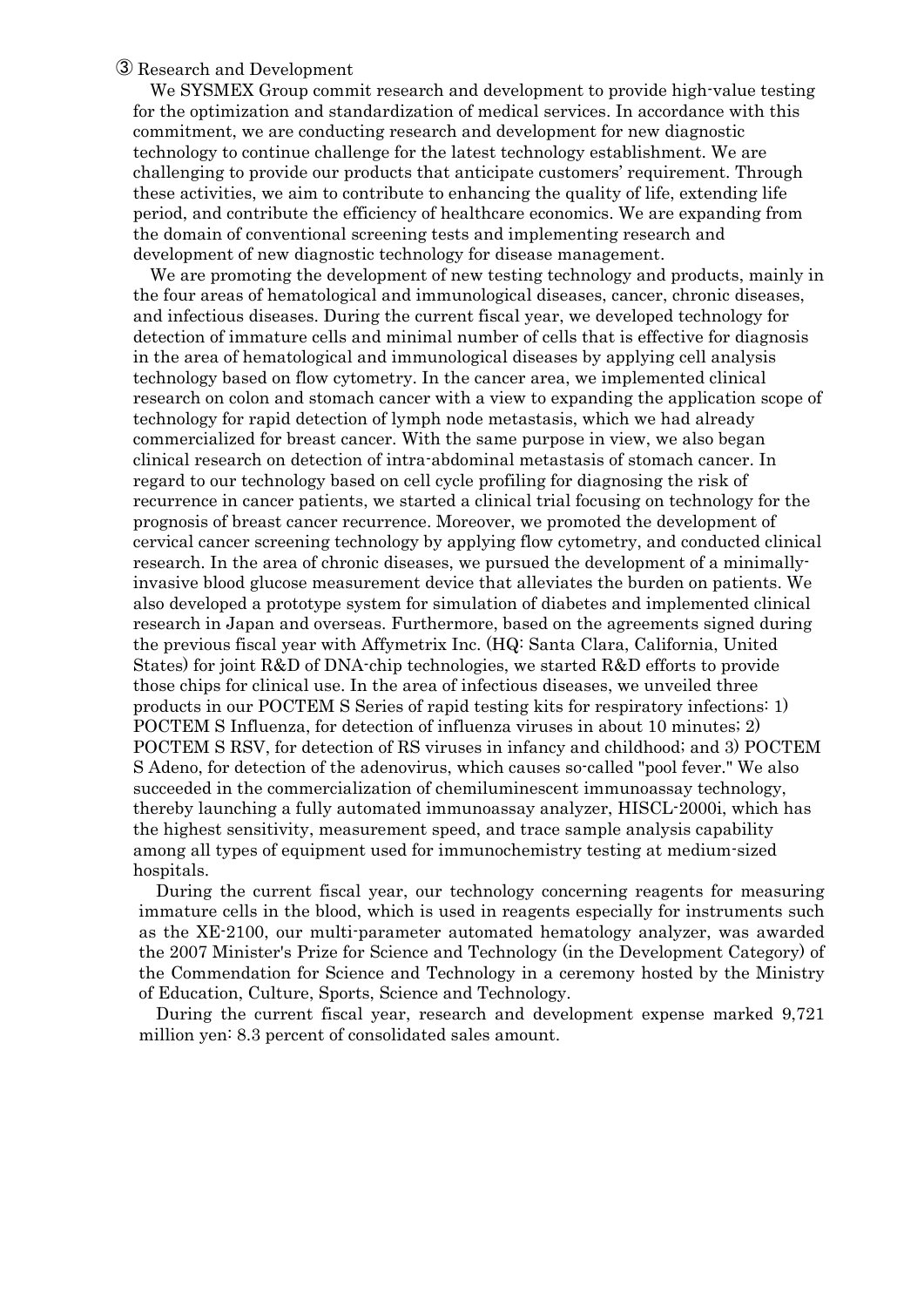④ Forecast for fiscal year 2008

| $\sim$ Consonuateu miancial statement forecast $\sim$ |               | yumu milimuu yen |                        |                             |
|-------------------------------------------------------|---------------|------------------|------------------------|-----------------------------|
|                                                       | <b>FY2008</b> | FY2007           | Increase /<br>decrease | Increase-<br>decrease ratio |
| Sales                                                 | 118,000       | 110,724          | 7,275                  | 6.6%                        |
| Operating                                             | 16,000        | 15,033           | 966                    | 6.4%                        |
| income                                                |               |                  |                        |                             |
| Ordinary                                              |               | 14,545           | 1,254                  | 8.6%                        |
| income                                                |               |                  |                        |                             |
| Net income                                            | 9,600         | 9,131            | 468                    | 5.1%                        |
|                                                       | 15,800        |                  |                        |                             |

 $\leq$  Consolidated financial statement forecast  $\geq$  (unit: million yen)

The macro economy is prospected to maintain a fair condition at emerging countries or material exporting countries; besides that, developed countries are in obscure situation for growth due to high material prices, credit crunch or any other negative events. At Healthcare segment, developed countries such in Japan, US and Europe is prospected to expand the demand for in-vitro diagnostics from preventive medicines, despite continuing healthcare expenditure remodeling.

Upon this forecast, we at SYSMEX is scoping to be a leading company at healthcare testing, which is based on three core strategies,1: No'1 at Global Niche, 2: Focus to Asia and 3: Focus to Life Science. We are going to penetrate local market identified by geographic area: Japan, Americas, Europe, China and Asian Pacific with expansion of product portfolio, sales and service and structure and penetration of local character and demand. We are going to enhance R&D structure with SYSMEX Techno Park (scheduled to found on October 2008) in order to centralize core technology to promote high value diagnostic technology.

Forecast of Fiscal year 2008 is:

Consolidated sales: 118,000 million yen, 6.6% more than previous fiscal year; Operating income: 16,000 million yen, more than 6.4% previous fiscal year; Ordinary income: 15,800 million yen, 8.6%, more than previous fiscal year;

 And net income 9,600 million yen, 5.1%, more than previous fiscal year; simulated with annual average exchange rate as 1 US dollar for 100 yen and 1 Euro for 157 yen.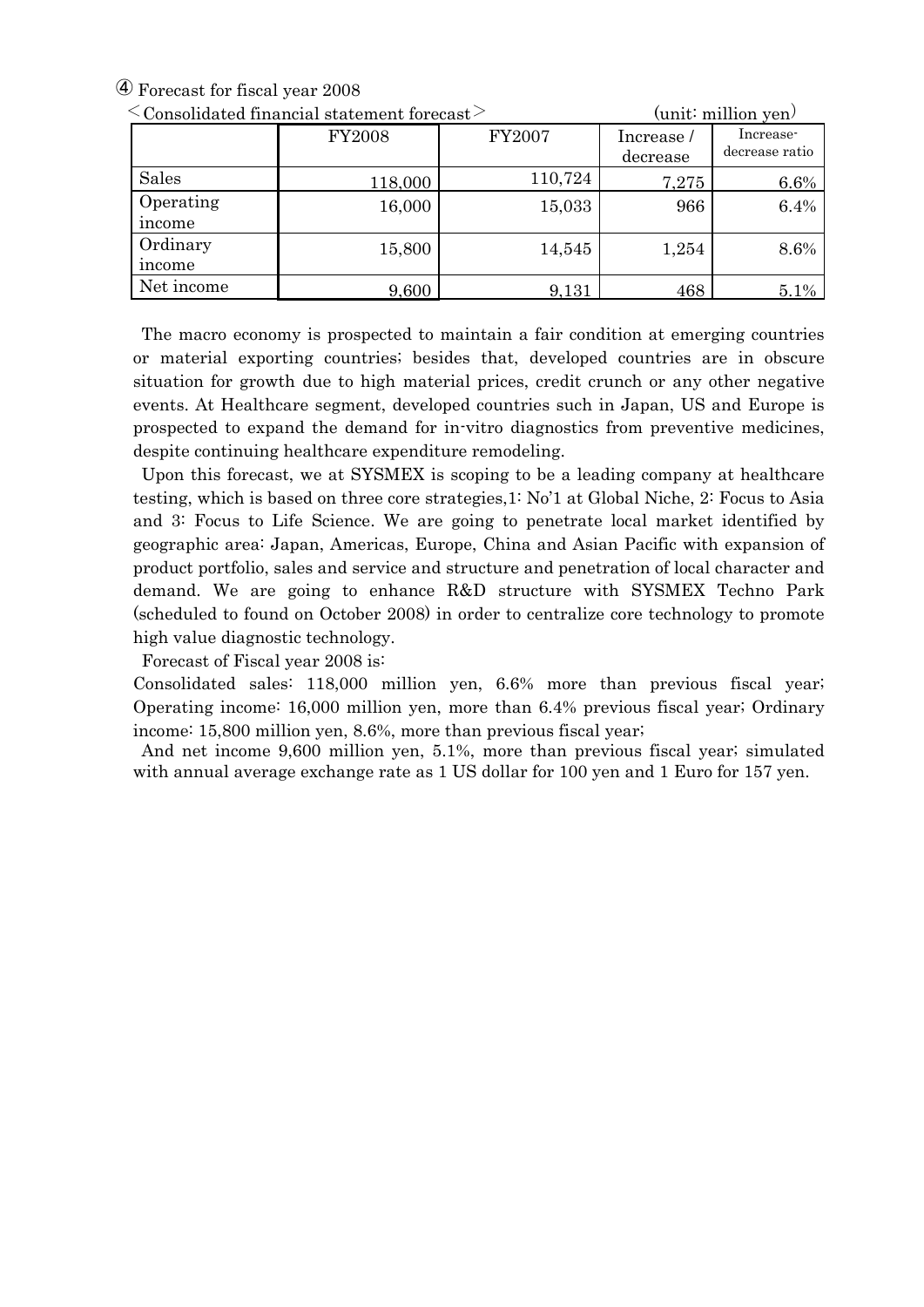(2) Financial condition analysis

① Total assets and shareholders equity (unit: million yen)

| Total assets and shareholders equity |         |               |           | \umit} inimon yen/ |
|--------------------------------------|---------|---------------|-----------|--------------------|
|                                      | FY2007  | <b>FY2006</b> | Increase/ | Increase           |
|                                      |         |               | decrease  | decrease ratio     |
| Total assets                         | 109,027 | 101,225       | 7,801     | $7.7\%$            |
| Total equity                         | 79,117  | 72,396        | 6,720     | 9.3%               |
| Equity ratio                         | 72.2%   | $70.5\%$      |           |                    |

Total assets increased by 7,801 million Yen to 109,027 million Yen compared to previous fiscal year end, mainly due to 5,301 million Yen increase in tangible fixed assets including the new R&D facilities, SYSMEX Techno park, 1,056 million Yen increase in goodwill regarding acquisition to take a full ownership through stock exchange, and acquisitions of central Europe companies, 2,069 million Yen increase in intangible assets including 1.039 million Yen increase of software.

Liabilities were increased by 1,081 million Yen to 29,910 million Yen compared to previous fiscal year, mainly due to 515 million Yen increase in notes and accounts payable trade and 548 million Yen increase in accrued expenses.

Total equity increased by 6,720 million Yen to 79,117 million Yen mainly due to 1,857 million Yen increase in capital surplus, 6,942 million Yen increase in earned surplus and decrease in 1,063 million Yen of foreign currency translation adjustment and decrease in 924 million Yen of minority interest. Equity ratio was increased by 1.7 point to 72.2% compared to 70.5% of previous fiscal year.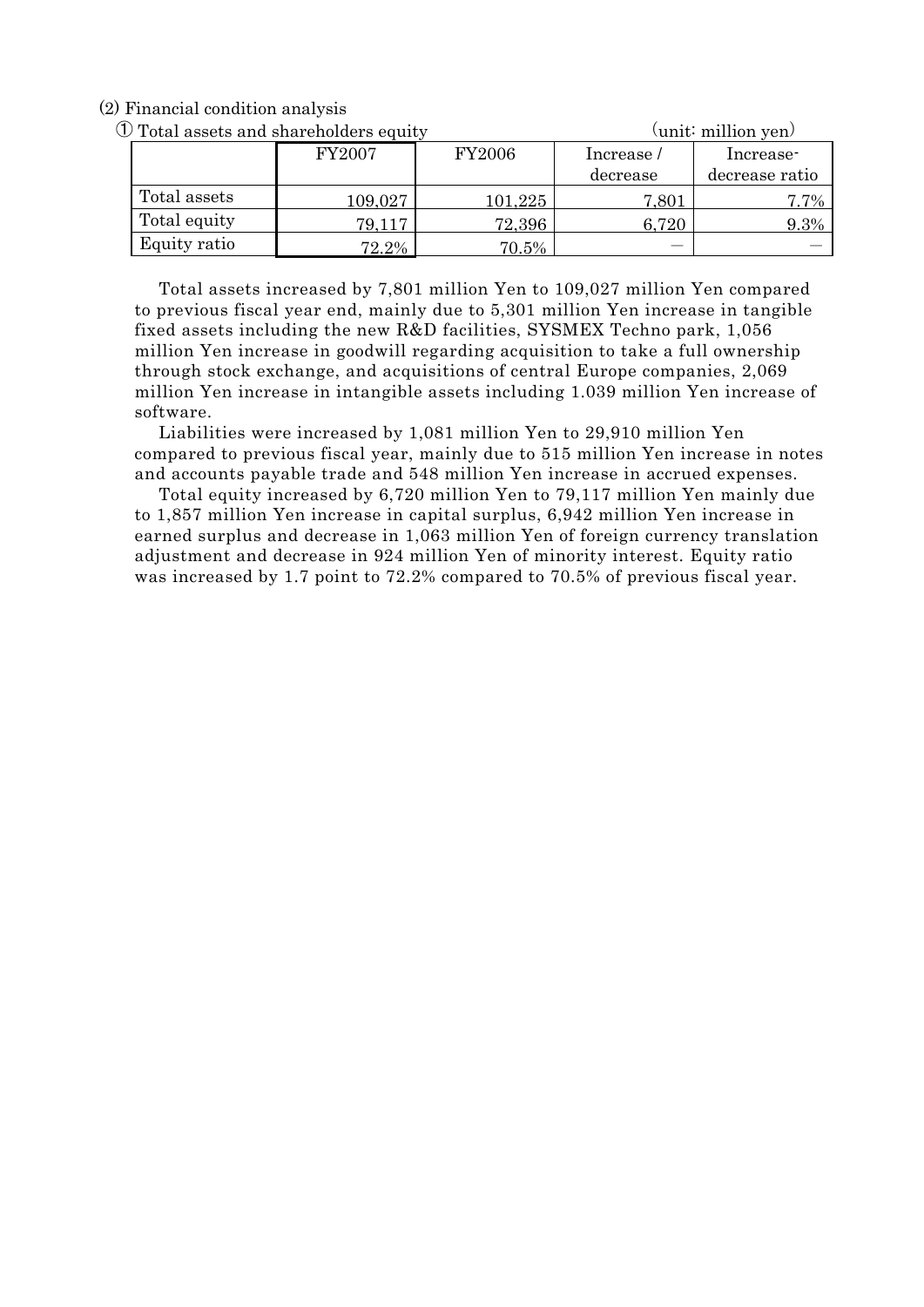# ② Cash flows

| <summary cash="" flows="" of="" statements=""></summary> |           | $\text{(unit: million yen)}$ |           |  |
|----------------------------------------------------------|-----------|------------------------------|-----------|--|
|                                                          | FY 2007   | FY 2006                      | Increase/ |  |
|                                                          |           |                              | decrease  |  |
| Cash flows from operating<br>activities                  | 11,634    | 10,085                       | 1,549     |  |
| Cash flows from investing<br>activities                  | $-12,883$ | $-6,630$                     | $-6,252$  |  |
| Cash flows from financing<br>activities                  | $-1,316$  | $-457$                       | $-858$    |  |
| Total cash and cash<br>equivalents at the end of term    | 9,679     | 12,714                       | $-3,035$  |  |

The balance of cash and cash equivalents (hereinafter: Cash) decreased by 3,035 million Yen to 9,679 million Yen compared to previous fiscal year. Each activity of cash flows is showing as follows:

\*\*Note: 8 million Yen increase in cash and cash equivalents due to fiscal yearend change for subsidiaries was not included in the following cash flows.

#### [Cash flows from operating activities]

Cash inflow as a result of operating activities was 11,634 million Yen which is 1,549 million Yen more than previous year due to 13,924 million Yen of net income before income taxes and minority interest which is 156 million Yen more than previous year and 2,462 million Yen increase in notes and accounts receivable which was 1,929 million Yen less than previous year end and 1,917 million Yen increase in inventories which was 1,619 million Yen more than previous year end and 1,468 million Yen increase in notes and accounts payable which is 777 million Yen more than previous year.

#### [Cash flows from investing activities]

Cash outflow as a result of investing activities was 12,883 million Yen which was 6,252 million Yen more than previous year due to 8,265 million Yen of payments for purchases of tangible fixed assets which was 3,636 million Yen more than previous year and 2,460 million Yen of payments for purchases of intangible fixed assets which is 972 million Yen more than previous year end and 1,315 million Yen of cash flow from equity investment in subsidiaries which was 782 million Yen more than previous year.

#### [Cash flows from financing activities]

Cash outflow as a result of financing activities was 1,316 million Yen which was 858 million Yen more than previous year due to 491 million Yen of increase of short-term loans which was 118 million Yen less than previous year, 299 million Yen of revenue for proceeds from issuing stocks associated with stock options which was 794 million Yen less than previous year and 2,031 million Yen of dividends paid which was 428 million Yen more than previous year.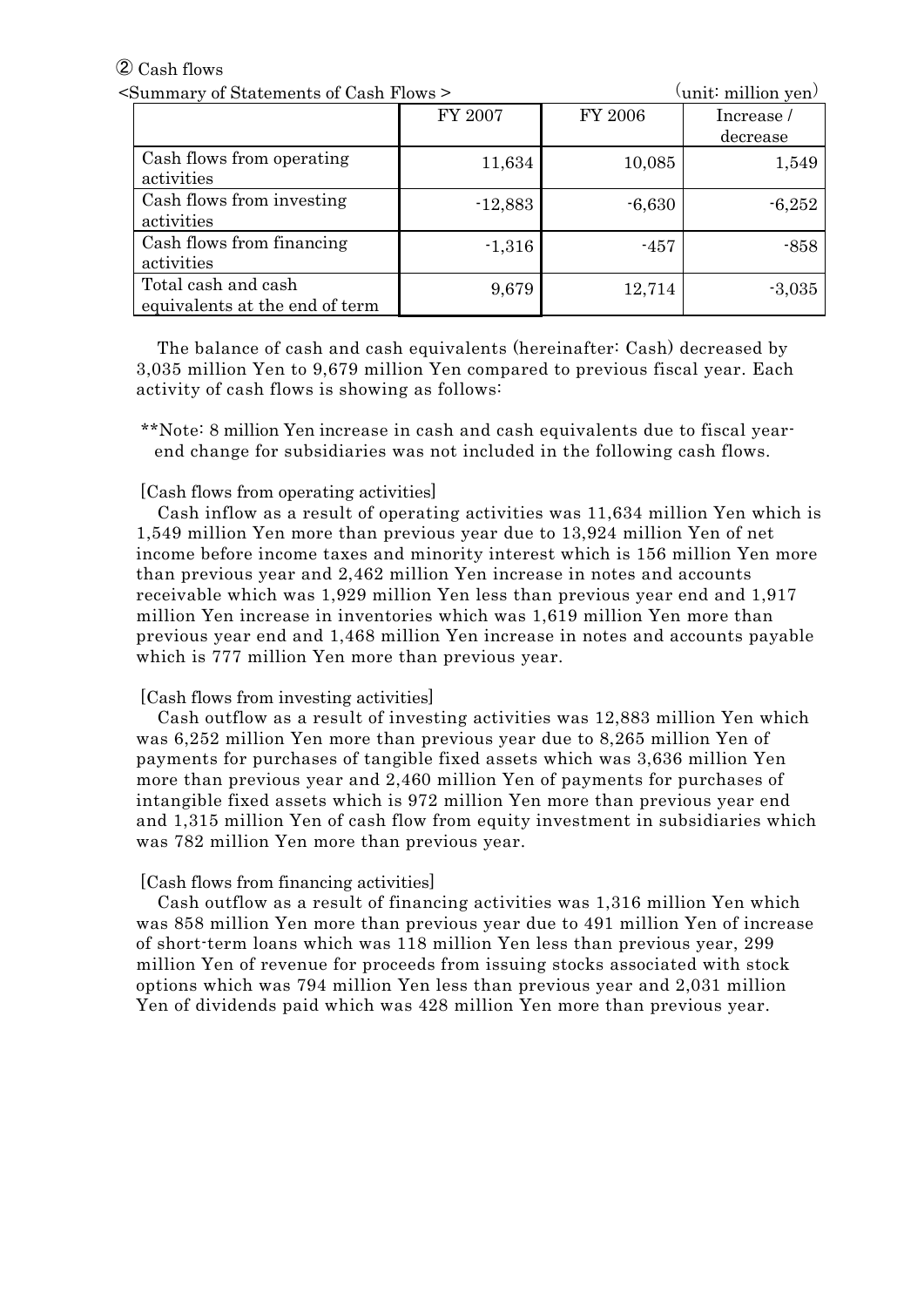| $\langle$ Cash Flow indices $\rangle$              |        |        |        |         | $\left(\text{unit: million yen}\right)$ |
|----------------------------------------------------|--------|--------|--------|---------|-----------------------------------------|
|                                                    | FY2003 | FY2004 | FY2005 | FY2006  | <b>FY2007</b>                           |
| Equity ratio $(\%)$                                | 71.0   | 72.3   | 71.6   | 70.5    | 72.2                                    |
| Equity ratio at market<br>price $(\%)$             | 93.6   | 196.7  | 293.4  | 214.2   | 169.1                                   |
| Interest-bearing debt to<br>cash flow ratio (year) | 44.9   | 9.8    | 8.4    | $6.6\,$ | 9.3                                     |
| Interest coverage ratio                            | 108.1  | 308.6  | 486.8  | 362.2   | 621.4                                   |

\*Equity ratio: Shareholders' Equity / Total assets

(Shareholders' Equity = Net assets - share warrant - minority interests)

\*Equity ratio at market price: Share Aggregate Market Value / Total Assets

\* Interest-bearing debt to cash flow ratio: Balance of Interest-Bearing Liabilities / Cash

flows from operating activities (No description in an interim period)

\*Interest Coverage Ratio: Cash Flow from Operating Activities/Interest Payments

(1) Indices are calculated with consolidated financial figures.

(2) Total Market Value of shares is calculated as term-end price multiplied with total number of shares issued as of the term-end.

(3) Cash Flow from Operating Activities is referred from the cash flow statement summary.

(4) Balance of Interest-Bearing Liabilities is as Liabilities with interest in Consolidated Balance Sheet.

(5) Interest Payments is as amount of interest paid Consolidated Cash Flow Statement.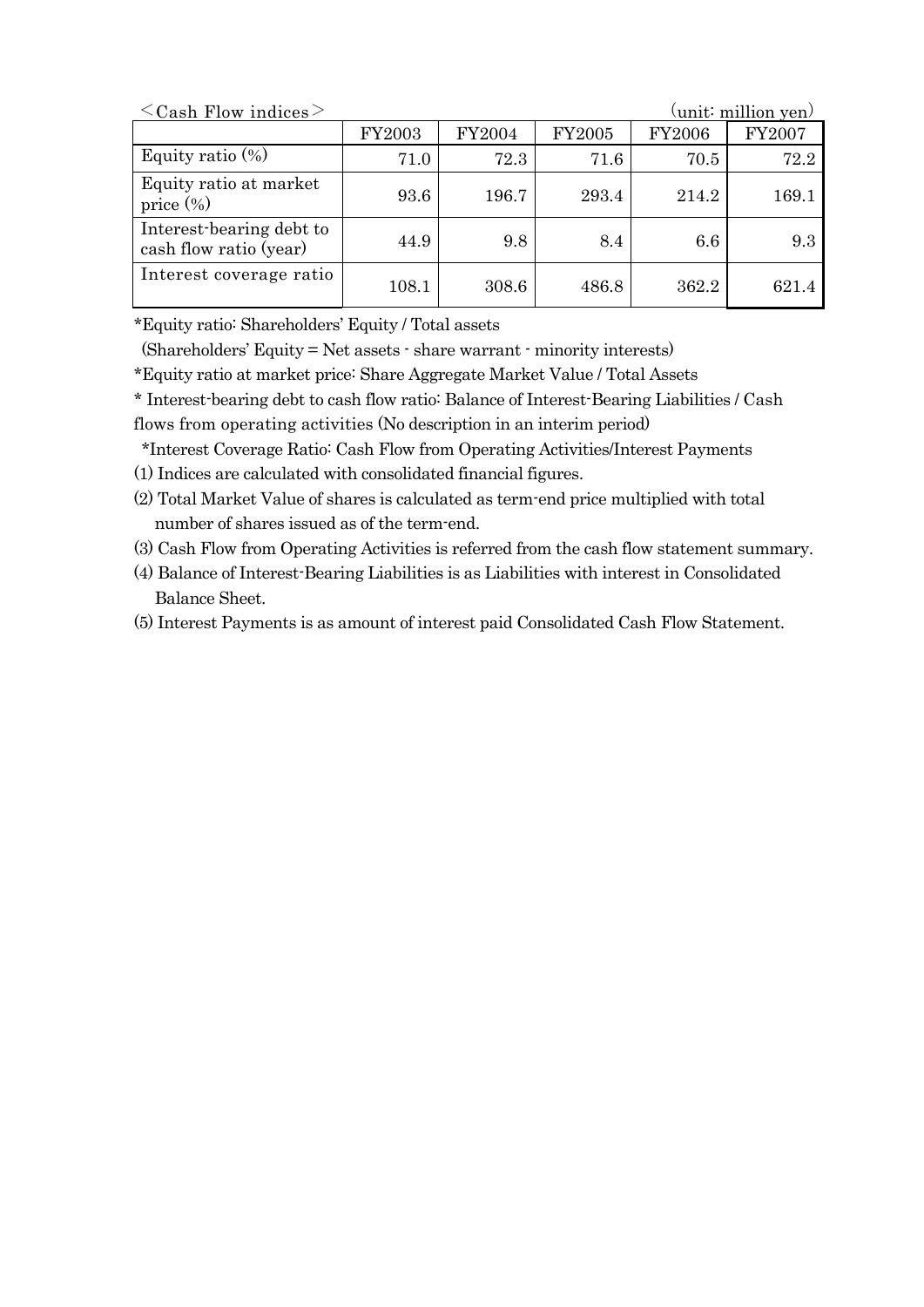(3) Basic policy on distribution of profit and dividends for fiscal years 2007 and 2008 We aim to maintain a proper balance between active investment to sustain steady high-level growth and the return of profit to our shareholders as our earning power increases. In terms of returns to shareholders, we intend to provide a stable dividend on a continuous basis and are shooting for a consolidated payout ratio of 20% under our basic policy of sharing the fruits of our operations in line with business performance.

True to this policy, we intend to raise the subject at 41st Ordinary General Meeting of Shareholders to produce a year-end dividend for 28 yen, which includes the regular dividend for 20 yen and a 40th anniversary memorial dividend of 8 yen. Accordingly, the total dividend for the full year will be 48 yen per share, an increase of 12 yen from the 36 yen full year dividend for fiscal 2007, and a dividend ratio will be 26.8% on a consolidated basis.

Per abovementioned policy, we define the plan for an annual dividend for 48 yen per share for fiscal 2008 (interim: 24 yen, year-end: 24 yen), in accordance with current forecast.

We will retain our commitment in order to continue our effort to meet our shareholders' expectation.

#### (4) Business and other risks

The following are major risk factors faced in the development of business by the SYSMEX Group which could possibly exert a significant influence upon our business results and financial position.

① Overseas sales

The SYSMEX Group is engaged primarily in the development, manufacture, and sales of diagnostic instruments and reagents. We market our products outside of Japan through our overseas affiliates and distributors, and our overseas sales ratio is on the rise every year: 59.7% for FY2005, 62.5% for FY2006, and X% for FY2007. Because of this increase, we hedge exchange risks through forward markets, but the possibility remains that fluctuations in the forex market could affect the business results and financial position of the SYSMEX Group.

② Impact of the medical system reform

In Japan, there are many significant changes underway in the environment surrounding medical services, such as the rapidly aging population coupled with a low birthrate, advances in medical technology, and growing demands for quality of care for patients. Against this background, the authorities continue to promote a reform of the medical service system for the purposes of rationalizing medical costs and more efficiently providing high-quality medical services. Our business results and financial position could also be influenced by this reform.

The future will presumably bring continued measures for rationalization of medical costs and demands for higher efficiency in hospital management, improved medical services, and new testing demands. In this climate, while bolstering our investments in definitive diagnosis for cancer and other areas in the life science field, we are striving to provide total solutions which encompass diagnostic instruments and reagents, information technology, and after-sales support, and also to retain the ability for finely-tuned accommodation of diversifying demands.

③ Quality of products

Due to the high requirements for reliability of diagnostic instruments and reagents, which the SYSMEX Group supplies, we have established an infallible quality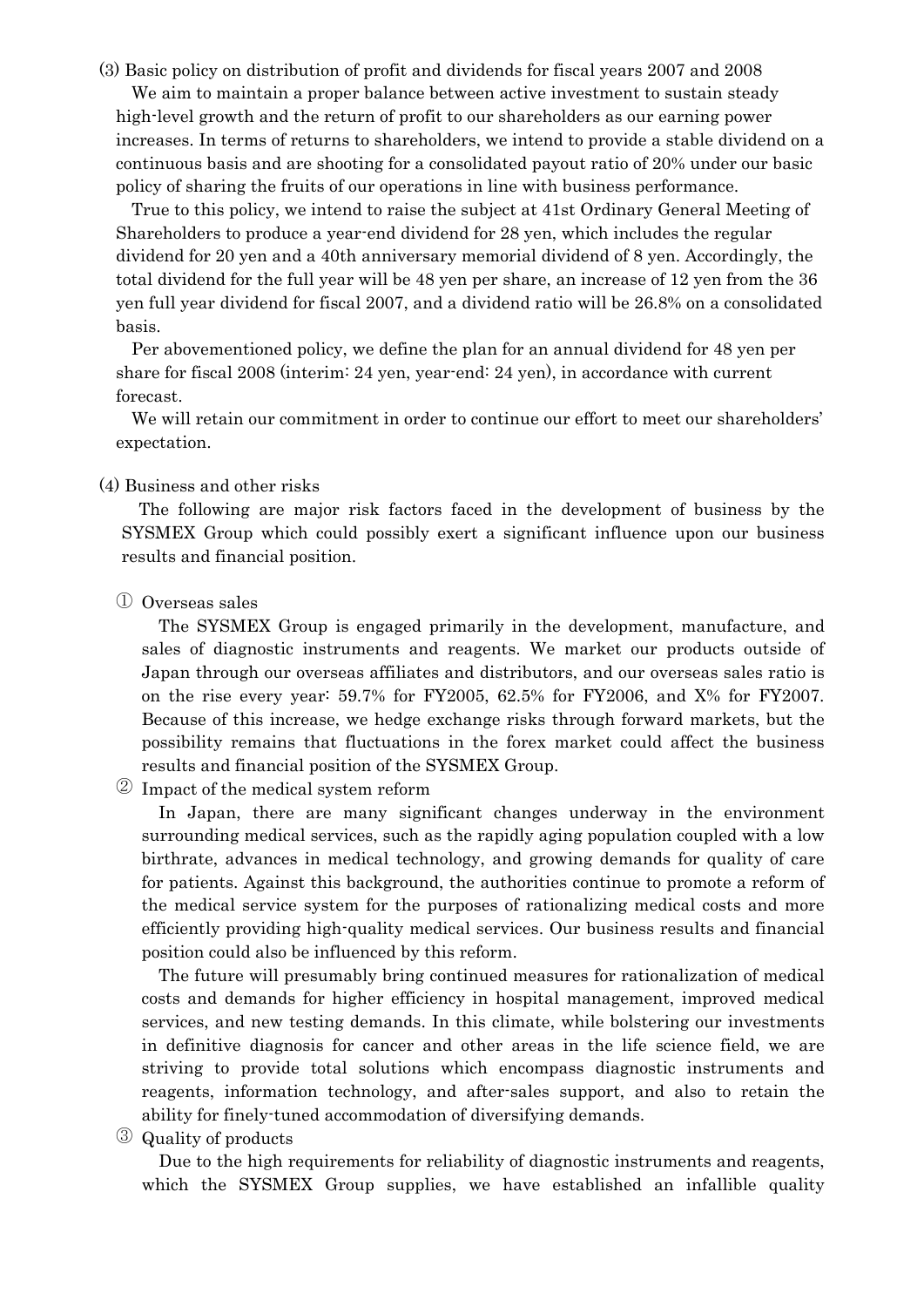management structure to assure the quality of our products.

Should a quality issue arise in our products, however, such could have an impact on our business performance.

To prevent this from happening, we have developed and implemented a system for fulfilling quality requirements of related laws in each of the countries in which we operate and international standards, such as the Pharmaceutical Affairs Law and ISO 13485. In addition, we monitor quality information from markets both at home and abroad and from inside the company on a daily basis so that we can accumulate technical information for improved design quality and make thorough quality checks before full-scale production and market introduction begin.

④ Stable supply of products

The SYSMEX Group markets its diagnostic instruments and reagents in over 150 countries and regions throughout the world. To ensure a stable supply of such products to the market, we have developed in-house infrastructures.

We procure materials for these products from approximately 300 Japanese suppliers and 50 overseas suppliers. The possibility exists that it may become difficult for us to ensure a stable supply of products, owing to difficulties in procuring materials as suppliers suspend business or materials supply, among other factors, and/or tighter environmental regulations concerning our products.

For this reason, we are making constant efforts to strengthen communications with our suppliers, share information with suppliers and affiliated companies, and establish a global supply structure in the reagent business. With regard to environmental regulations, we have created a full-time project to deal with different sets of requirements of each regulation and take necessary action as dictated by priority.

⑤ Measures for risks in the use of information systems

The SYSMEX Group has introduced various information systems for information communications, support of our core business, and approval procedures, such as the collective decision-making system, and a significant portion of the business information is transmitted through networks.

In order to minimize the possible impact that a disturbance of information systems and network circuits or computer viruses and unauthorized access to our information systems could have on our networks, we are tightening internal control by way of stricter user management and fingerprint verification units for limited access, as well as back-up of our networks, thorough daily operational management, and security measures including the installation of virus gateways.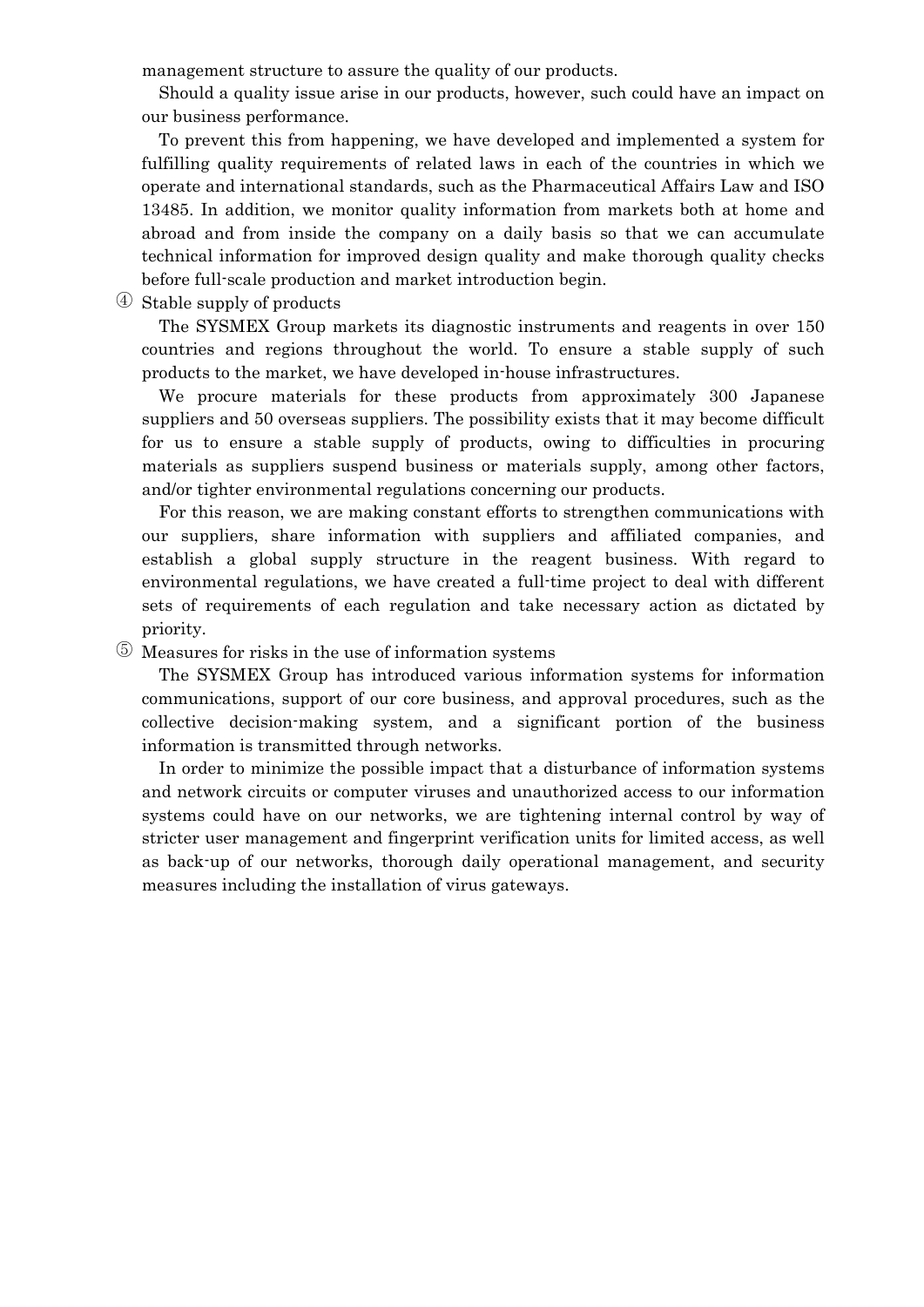SYSMEX group contains headquarters (SYSMEX Corporation), 37 subsidiaries; our core business is healthcare industry which provides products for in-vitro diagnostics.

 Headquarters has core function for Development, Production, Sales and service after sales, Japanese subsidiaries has function for part of development, manufacturing and leasing. At overseas 25 subsidiaries have function for reagents production and sales administration by territory, 4 subsidiaries have function for software development. Following chart is summary for business chain in SYSMEX group.

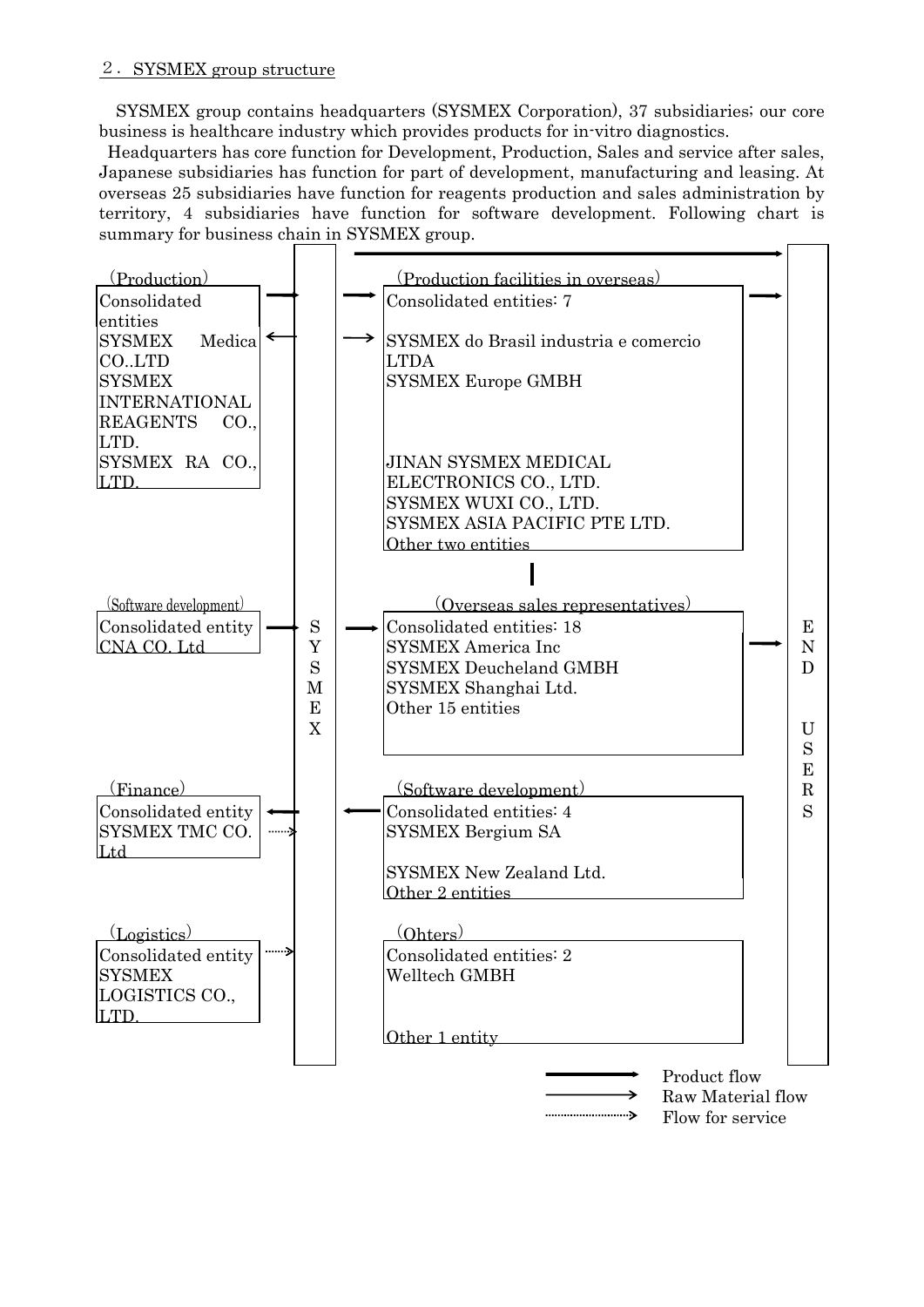#### 3.Corporate philosophy and strategy

# (1) Corporate philosophy

We have established the SYSMEX Way, corporate philosophy on April 1<sup>st</sup> 2007. SYSMEX way is success from our "Three confidence" which is nominated since our foundation. In addition, in accordance with the SYSMEX Way we have established "Our Core Behaviors" which states our promise to our diversity of stakeholders.

|                      | <b>Sysmex Way</b>                                                                                     |  |  |  |  |  |  |  |
|----------------------|-------------------------------------------------------------------------------------------------------|--|--|--|--|--|--|--|
| [Mission]            | Shaping the advancement of healthcare.                                                                |  |  |  |  |  |  |  |
| [V <sub>alue</sub> ] | We continue to create unique and innovative values,<br>while building trust and confidence.           |  |  |  |  |  |  |  |
| [Mind]               | With passion and flexibility,<br>we demonstrate our individual competence and unsurpassed<br>teamwork |  |  |  |  |  |  |  |

We are heading for social confidence in accordance with SYSMEX Way.

# (2) Target in mid-term plan

We set a target by the end of fiscal year 2009 to achieve Consolidates sales amount as 140 billion yen, consolidated ordinary income as 20.5 billion yen.

# (3) Mid-term strategy and objectives

We at SYSMEX is heading to be unique global enterprise based on No<sup>'1</sup> in global niche, Focus on Asia Focus on Life Science as fundamental strategy.

Objectives for above fundamental strategy are as follows:

① Strengthen R&D function

We continue investment for R&D, such as establishment of "Techno-Park" for enhancement of our core-technologies; this investment will make our feature visible to be independent of Life Science business. Also this R&D enhancement enable to acceleration of both new product launch and practice of new technology use.

② Penetration by region

We have been managing world market by five regions: Japan, Americas, Europe, China and Asian Pacific. We are heading to become exclusive supplier in Hematology, Coagulation, also become a leading company in Urinalysis in all five regions.

We are heading to become a leading company in Asia (body of Japan, China and Asian pacific) as our home field.

We are heading to penetrate our business field through enrichment of technology, product lineup and sales force by alliance with partner companies or M&A.

③ ERP integration with standardization of group operation

 We have started a project for ERP integration with standardization of group operation in order to penetrate efficiency of operation with implementation of standard of operation, as a resource of our growth.

④ Adaptation for environment requirement and strengthen risk management

We accelerate our activity for adaptation for environmental requirement and strengthen risk management in accordance with our new philosophy "SYSMEX Way" and "Our Core Behaviors".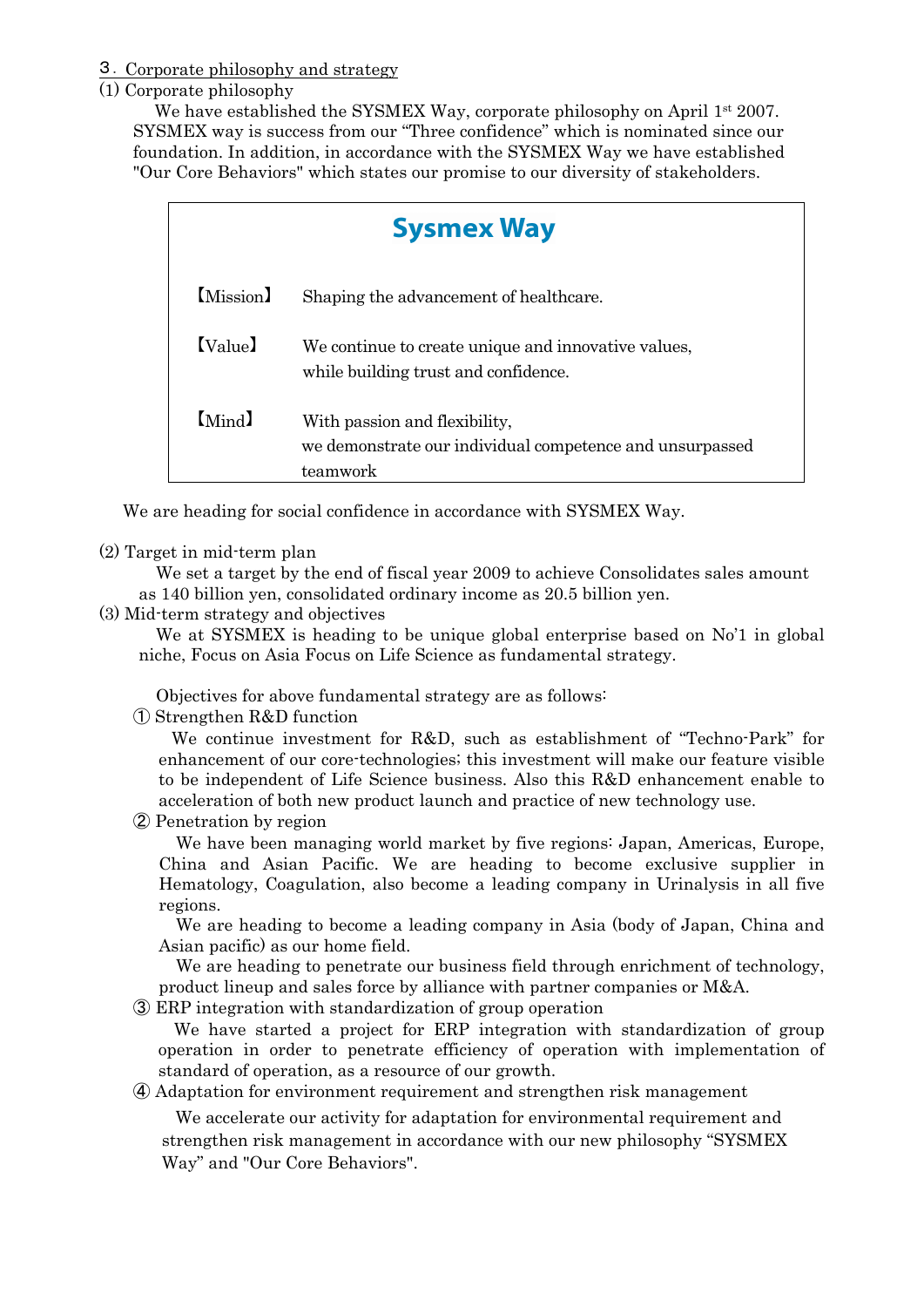# Consolidated Balance Sheets

(unit: million yen)

|                                       |                        | Previous term<br>Current term |                        | Increase |                    |
|---------------------------------------|------------------------|-------------------------------|------------------------|----------|--------------------|
|                                       | (as of March 31, 2007) |                               | (as of March 31, 2008) |          | or                 |
| Items                                 | Amount                 | $\frac{0}{0}$                 | Amount                 | $\%$     | Decrease<br>Amount |
| (Assets)                              |                        |                               |                        |          |                    |
| I Current assets                      |                        |                               |                        |          |                    |
| Cash                                  | 12,793                 |                               | 9,694                  |          |                    |
| Notes and accounts receivable trade   | 31,910                 |                               | 32,965                 |          |                    |
| Marketable securities                 | 41                     |                               | 71                     |          |                    |
| Inventories                           | 16,563                 |                               | 18,341                 |          |                    |
| Deferred tax assets                   | 3,668                  |                               | 4,492                  |          |                    |
| Prepaid expenses                      | 788                    |                               | 796                    |          |                    |
| Short-term loans receivable           |                        |                               | $\overline{2}$         |          |                    |
| Others                                |                        |                               |                        |          |                    |
|                                       | 861                    |                               | 1,058                  |          |                    |
| Allowance for doubtful debts          | $-508$                 |                               | $-500$                 |          |                    |
| Total current assets                  | 66,120                 | 65.3                          | 66,923                 | 61.4     | 802                |
| II Fixed assets                       |                        |                               |                        |          |                    |
| Tangible fixed assets                 |                        |                               |                        |          |                    |
| Buildings and structures              | 17,145                 |                               | 18,670                 |          |                    |
| Accumulated depreciation              | $-8,981$               |                               | $-9,414$               |          |                    |
| Net buildings and structures          | 8,164                  |                               | 9,256                  |          |                    |
| Machinery, equipment and vehicles     | 6,270                  |                               | 7,645                  |          |                    |
| Accumulated depreciation              | $-3,981$               |                               | $-4,551$               |          |                    |
| Net machinery, equipment and vehicles | 2,288                  |                               | 3,093                  |          |                    |
| Tools, furniture and fixtures         | 14,976                 |                               | 15,958                 |          |                    |
| Accumulated depreciation              | $-11,189$              |                               | $-11,738$              |          |                    |
| Net tools, furniture and fixtures     | 3,786                  |                               | 4,219                  |          |                    |
| Land                                  | 7,871                  |                               | 7,909                  |          |                    |
| Construction in progress              | 1,669                  |                               | 4,603                  |          |                    |
| Total tangible fixed assets           | 23,780                 | 23.5                          | 29,082                 | 26.7     | 5,301              |
| Intangible fixed assets               |                        |                               |                        |          |                    |
| Consolidation goodwill                | 475                    |                               | 1,532                  |          |                    |
| Software                              | 3,052                  |                               | 4,091                  |          |                    |
| Others                                | 197                    |                               | 171                    |          |                    |
| Total Intangible fixed assets         | 3,726                  | 3.7                           | 5,795                  | $5.3\,$  | 2,069              |
| Investments                           |                        |                               |                        |          |                    |
| Investments in securities             | 3,004                  |                               | 3,077                  |          |                    |
| Long-term loans receivable            | 3                      |                               | 4                      |          |                    |
| Deferred tax assets                   | 115                    |                               | 255                    |          |                    |
| Long-term prepaid expenses            | 179                    |                               | 154                    |          |                    |
| Investment real estate                | 2,136                  |                               | 2,124                  |          |                    |
| Prepaid pension cost                  | 465                    |                               |                        |          |                    |
| Others                                | 1,697                  |                               | 1,612                  |          |                    |
| Allowance for doubtful debts          | -3                     |                               | -3                     |          |                    |
| <b>Total investments</b>              | 7,598                  | 7.5                           | 7,226                  | 6.6      | $-371$             |
| <b>Total fixed assets</b>             | 35,104                 | 34.7                          | 42,103                 | $38.6\,$ | 6,999              |
| Total assets                          | 101,225                | 100.0                         | 109,027                | 100.0    | 7,801              |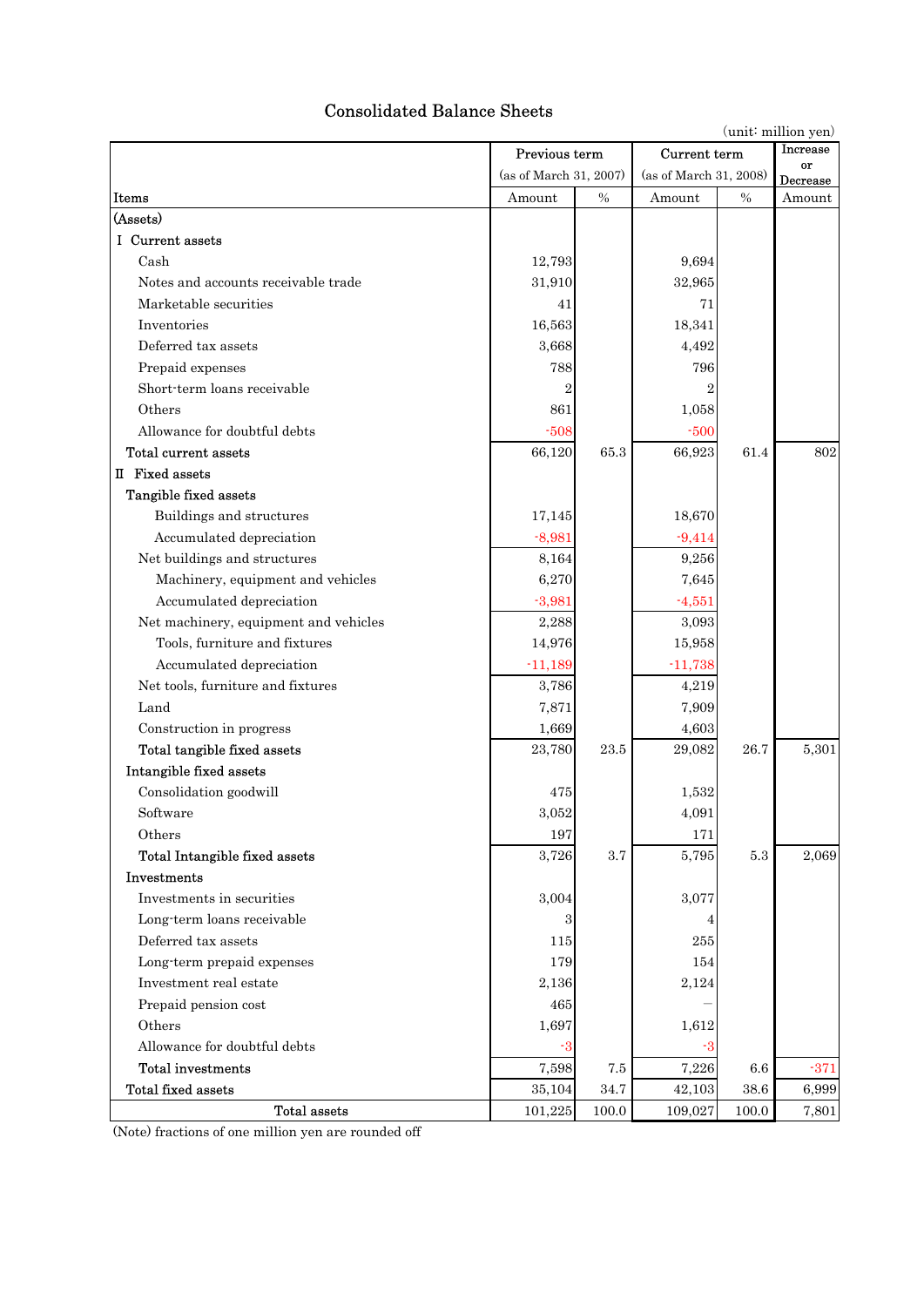Previous term Current term (as of March 31,2007) (as of March 31,2008) **Items** Amount  $\begin{array}{|c|c|c|c|c|}\n\hline\n\text{Lemma} & \text{A}\n\end{array}$  Amount  $\begin{array}{|c|c|c|c|c|}\n\hline\n\text{A}\n\end{array}$  Amount  $\begin{array}{|c|c|c|c|c|}\n\hline\n\text{A}\n\end{array}$ (Liabilities) Ⅰ Current liabilities Notes and accounts payable trade  $10,731$  11,247 Short-term loans payable 79 79 546 Corporation taxes payable  $3,244$   $3,244$   $2,061$ Deferred tax liabilities 3 2 Accrued expenses 2,794 3,343 Reserve for bonuses  $2,403$  2,403 2,643 Reserve for bonuses to directors 163 182 Reserve for product warranties  $541$   $541$   $423$ Others 6,672 5,790 **Total current liabilities** 25,634 25.3 26,241 24.1 607 Ⅱ Fixed liabilities Long-term loans payable 82 13 Deferred tax liabilities  $1.387$  1,387 1.701 Reserve for retirement benefits 143 354 Reserve for directors' retirement benefits 264 264 247 Others 1,317 1,351 Total fixed liabilities  $3,195 \begin{array}{|c|c|c|c|c|} \hline 3,195 & 3.2 & 3,668 & 3.3 & 473 \ \hline \end{array}$ Total liabilities 28,829 28.5 29,910 27.4 1,081 (Equity) Ⅰ Shareholders' equity Capital stock  $8,501$  8,501 8,651 149 Capital surplus 11,857 11,731 13,588 1,857 Earned surplus 6,942 (and the state of the state of the state of the state of the state of the state of the state of the state of the state of the state of the state of the state of the state of the state of the state of t Treasury stock  $\sim$  163  $\sim$  163  $\sim$  185  $\sim$  21 **Total shareholders' equity**  $68,864$   $68.0$   $77,791$   $71.4$   $8,927$ Ⅱ Valuation and translation adjustments Unrealized gain or loss of investments in securities 805 805 351 Foreign currency translation adjustment  $1,674$  610 Total valuation and translation adjustments  $2,480$   $2.5$   $962$   $0.9$   $1,518$ III Share subscription rights  $236$   $0.2$   $236$ **N** Minority interests  $1,051$   $1.0$   $127$   $0.1$   $0.24$ Total equity **72,396** 71.5 79,117 72.6 6,720 Total liabilities and equity  $101,225 \begin{bmatrix} 100.0 & 109,027 & 100.0 & 7,801 \end{bmatrix}$ Increase or Decrease (unit: million yen)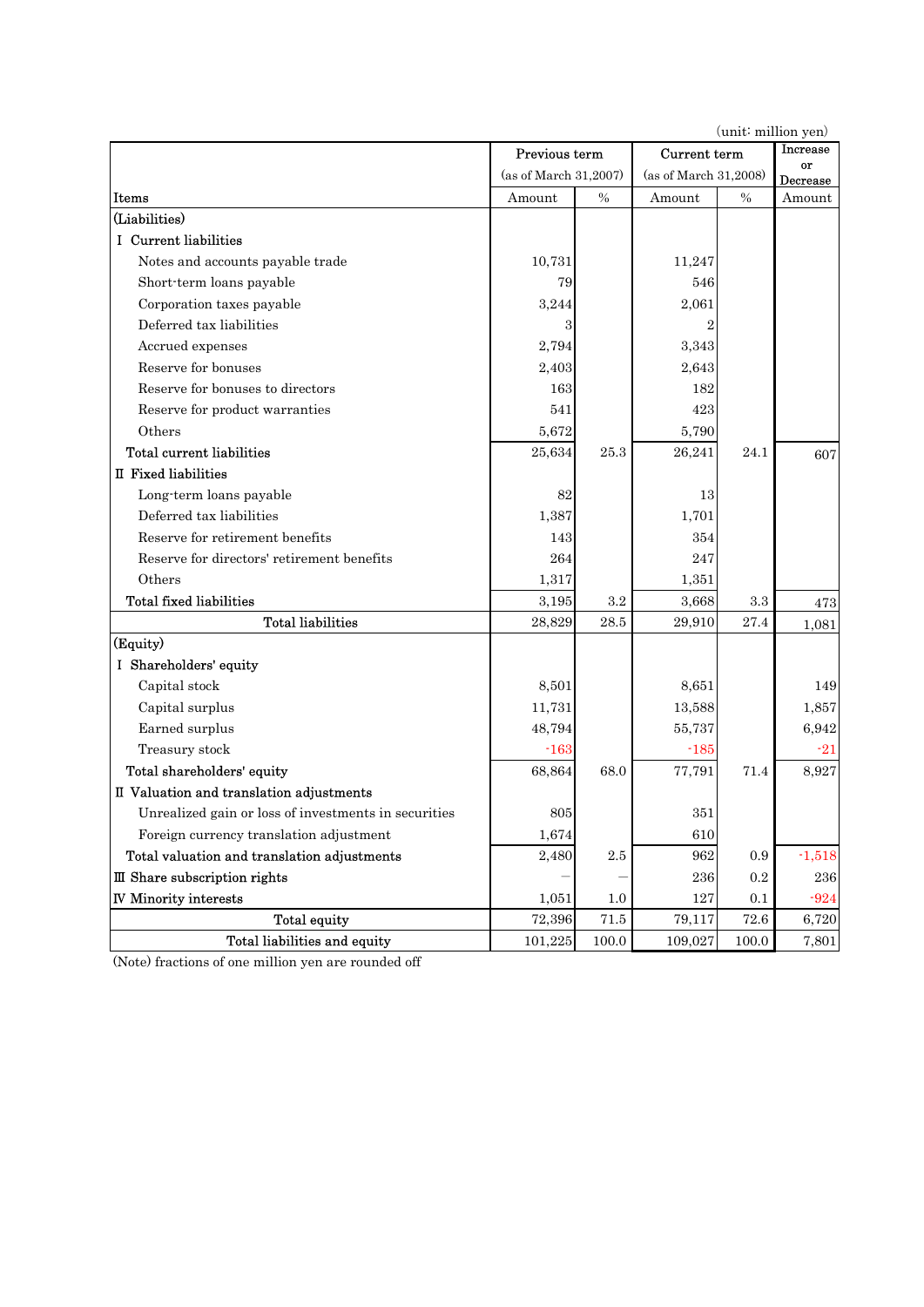# Consolidated Statements of Income

|                                                      |                        | (unit: million yen) |                        |                |        |
|------------------------------------------------------|------------------------|---------------------|------------------------|----------------|--------|
|                                                      | Previous term          | Current term        |                        | Increase       |        |
|                                                      | (as of March 31, 2007) |                     | (as of March 31, 2008) | or<br>Decrease |        |
| Items                                                | Amount                 | $\%$                | Amount                 | $\%$           | Amount |
| I Sales                                              | 101,041                | 100.0               | 110,724                | 100.0          | 9,683  |
| II Cost of sales                                     | 43,497                 | 43.0                | 45,396                 | 41.0           | 1,899  |
| Gross profit                                         | 57,543                 | 57.0                | 65,327                 | 59.0           | 7,784  |
| III Selling, general and administrative expenses     | 44,828                 | 44.4                | 50,293                 | 45.4           | 5,465  |
| Operating income                                     | 12,714                 | 12.6                | 15,033                 | 13.6           | 2,318  |
| <b>IV</b> Non-operating income                       |                        |                     |                        |                |        |
| Interest income                                      | 107                    |                     | 179                    |                |        |
| Dividends earned                                     | 41                     |                     | 46                     |                |        |
| Royalties earned                                     | 48                     |                     | 34                     |                |        |
| Income from investment real estate                   | 393                    |                     | 384                    |                |        |
| Investment profit on equity method                   | 29                     |                     | 29                     |                |        |
| Foreign exchange gain                                | 374                    |                     |                        |                |        |
| Others                                               | 190                    |                     | 206                    |                |        |
| Total non-operating income                           | 1,185                  | 1.1                 | 880                    | 0.8            | $-304$ |
| V Non-operating expenses                             |                        |                     |                        |                |        |
| Interest expense                                     | 27                     |                     | 33                     |                |        |
| Cash discount                                        | 28                     |                     | 28                     |                |        |
| Maintenance cost of investment real estate           | 169                    |                     | 155                    |                |        |
| Foreign exchange loss                                |                        |                     | 1,048                  |                |        |
| Others                                               | 97                     |                     | 103                    |                |        |
| Total non-operating expenses                         | 322                    | 0.3                 | 1,369                  | $1.3\,$        | 1,047  |
| Ordinary income                                      | 13,577                 | 13.4                | 14,545                 | 13.1           | 967    |
| VI Extraordinary profits                             |                        |                     |                        |                |        |
| Gain on sales of investment securities               | 117                    |                     |                        |                |        |
| Gain on sales of fixed assets                        | 27                     |                     | 6                      |                |        |
| Reversal of allowance for doubtful debts             | 42                     |                     | 33                     |                |        |
| Investment income from change of equity              | $\overline{2}$         |                     |                        |                |        |
| Income from settlement                               | 180                    |                     |                        |                |        |
| Total extraordinary profits                          | 370                    | 0.4                 | 40                     | 0.1            | -330   |
| <b>VII Extraordinary losses</b>                      |                        |                     |                        |                |        |
| Write-down of securities                             | 38                     |                     | 145                    |                |        |
| Loss on sales of investment securities               |                        |                     |                        |                |        |
| Loss on disposal of fixed assets                     | 141                    |                     | 174                    |                |        |
| Voluntary product recall expenses                    |                        |                     | 334                    |                |        |
| Total extraordinary losses                           | 180                    | 0.2                 | 661                    | 0.6            | 480    |
| Net income before income taxes and minority interest | 13,768                 | 13.6                | 13,924                 | 12.6           | 156    |
| Income taxes                                         | 5,139                  |                     | 5,245                  |                |        |
| Deferred income taxes                                | $-424$                 |                     | $-428$                 |                |        |
| Total income taxes                                   | 4,715                  | 4.7                 | 4,816                  | 4.4            | 101    |
| Minority interest                                    | 44                     | 0.0                 | $-24$                  | 0.0            | $-69$  |
| Net income                                           | 9,008                  | 8.9                 | 9,131                  | $\ \, 8.2$     | 123    |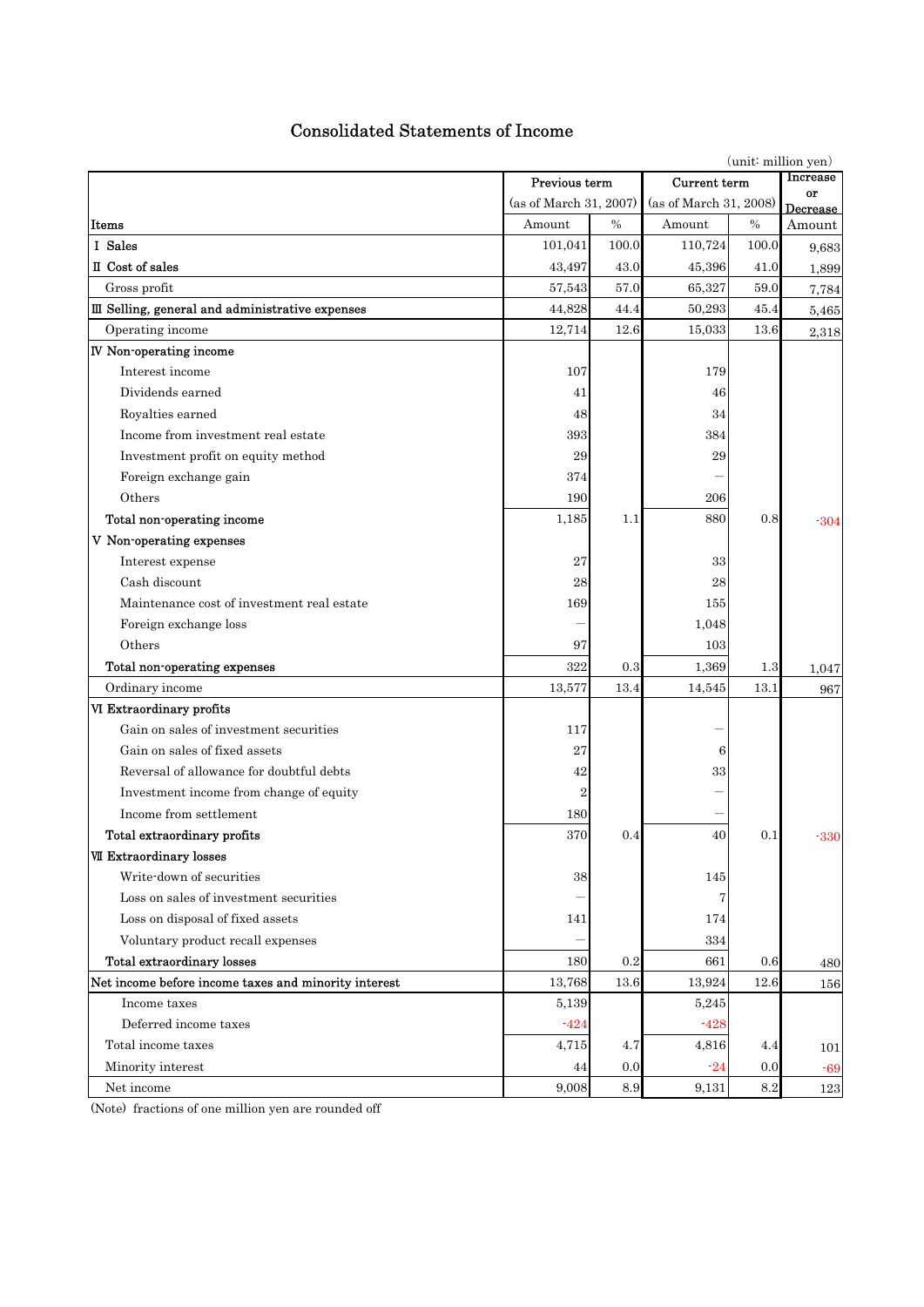# Consolidated Statements of Changes in Equity

 ${\rm FY2006}$  (from April 1 to March 31, 2007)

| $\Gamma$ 12000 (from April 1 to March 51, 2007)         |                      |                                               |        |        | (unit: million yen)              |  |  |
|---------------------------------------------------------|----------------------|-----------------------------------------------|--------|--------|----------------------------------|--|--|
|                                                         | Shareholders' equity |                                               |        |        |                                  |  |  |
|                                                         | Capital stock        | Capital surplus Earned surplus Treasury stock |        |        | Total<br>shareholders'<br>equity |  |  |
| Balance, March 31, 2006                                 | 7,954                | 11,184                                        | 41,550 | $-150$ | 60,538                           |  |  |
| Changes of items during the period                      |                      |                                               |        |        |                                  |  |  |
| Issuance of stock                                       | 546                  | 546                                           |        |        | 1,093                            |  |  |
| Dividends from appropriation of surplus                 |                      |                                               | $-798$ |        | $-798$                           |  |  |
| Dividends from retained earnings                        |                      |                                               | $-804$ |        | $-804$                           |  |  |
| Bonuses to Directors from appropriation of surplus      |                      |                                               | $-159$ |        | $-159$                           |  |  |
| Net income                                              |                      |                                               | 9,008  |        | 9,008                            |  |  |
| Repurchase of treasury stock                            |                      |                                               |        | $-12$  | $-12$                            |  |  |
| Disposal of treasury stock                              |                      | $\mathbf{0}$                                  |        | 0      | 0                                |  |  |
| Net changes of items other than shareholders'<br>equity |                      |                                               |        |        |                                  |  |  |
| Total changes of items during the period                | 546                  | 546                                           | 7,244  | $-12$  | 8,325                            |  |  |
| Balance, March 31, 2007                                 | 8,501                | 11,731                                        | 48,794 | $-163$ | 68,864                           |  |  |

|                                                         |                                                               | Valuation and translation adjustments            |                                                      |                      |                     |
|---------------------------------------------------------|---------------------------------------------------------------|--------------------------------------------------|------------------------------------------------------|----------------------|---------------------|
|                                                         | Unrealized<br>gain or loss of<br>investments in<br>securities | Foreign<br>currency<br>translation<br>adjustment | Total<br>Valuation and<br>translation<br>adjustments | Minority<br>interest | <b>Total Equity</b> |
| Balance, March 31, 2006                                 | 1,234                                                         | 872                                              | 2,107                                                | 860                  | 63,507              |
| Changes of items during the period                      |                                                               |                                                  |                                                      |                      |                     |
| Issuance of stock                                       |                                                               |                                                  |                                                      |                      | 1,093               |
| Dividends from appropriation of surplus                 |                                                               |                                                  |                                                      |                      | $-798$              |
| Dividends from retained earnings                        |                                                               |                                                  |                                                      |                      | $-804$              |
| Bonuses to Directors from appropriation of surplus      |                                                               |                                                  |                                                      |                      | $-159$              |
| Net income                                              |                                                               |                                                  |                                                      |                      | 9,008               |
| Repurchase of treasury stock                            |                                                               |                                                  |                                                      |                      | $-12$               |
| Disposal of treasury stock                              |                                                               |                                                  |                                                      |                      | $\Omega$            |
| Net changes of items other than shareholders'<br>equity | $-429$                                                        | 802                                              | 372                                                  | 190                  | 563                 |
| Total changes of items during the period                | $-429$                                                        | 802                                              | 372                                                  | 190                  | 8,888               |
| Balance, March 31, 2007                                 | 805                                                           | 1,674                                            | 2,480                                                | 1,051                | 72,396              |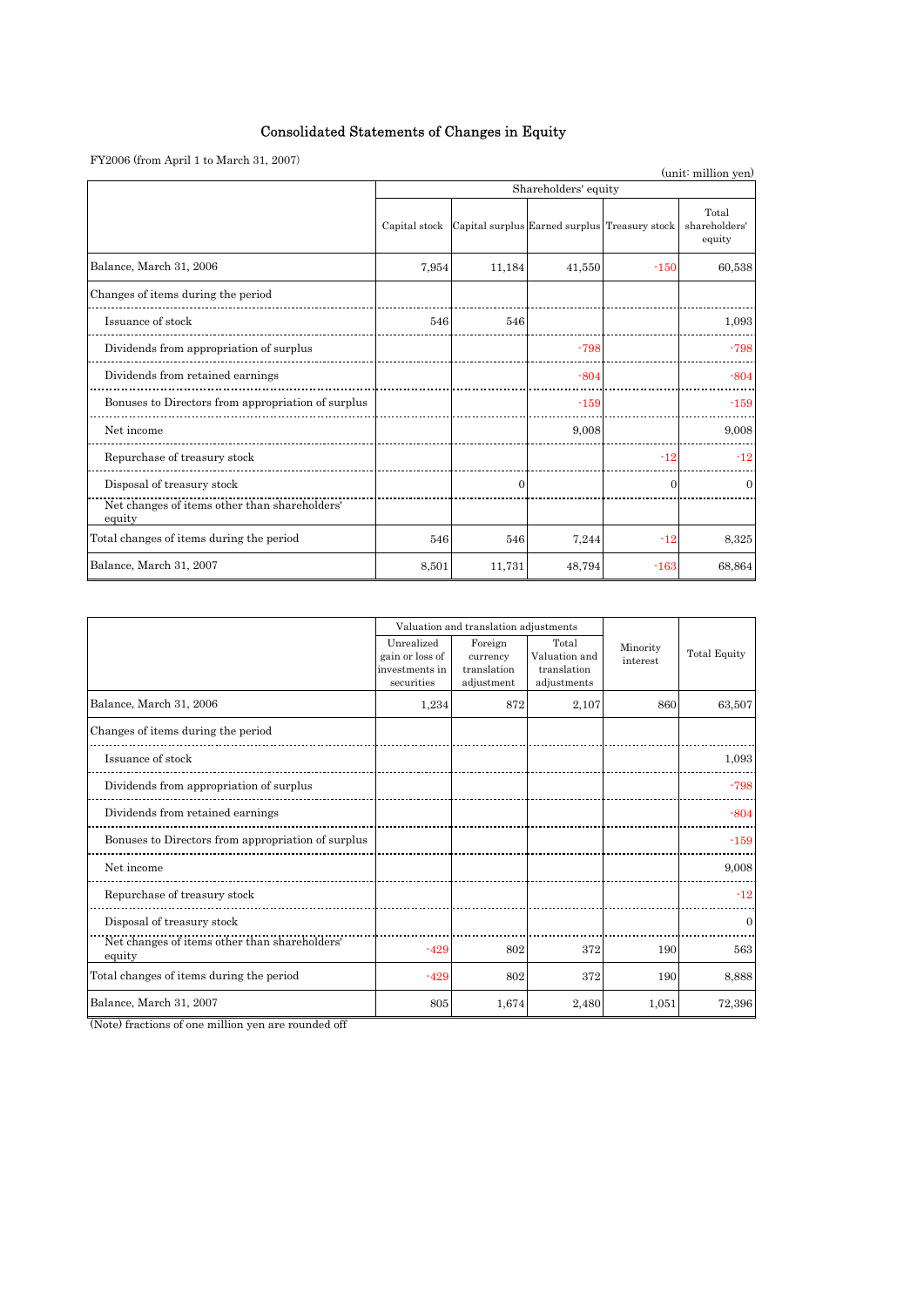#### FY2007 (from April 1 to March 31, 2008)

| $fY2007$ (from April 1 to March 31, 2008)                                                                                                |                      |                                               |          |          | (unit: million yen)              |  |  |
|------------------------------------------------------------------------------------------------------------------------------------------|----------------------|-----------------------------------------------|----------|----------|----------------------------------|--|--|
|                                                                                                                                          | Shareholders' equity |                                               |          |          |                                  |  |  |
|                                                                                                                                          | Capital stock        | Capital surplus Earned surplus Treasury stock |          |          | Total<br>shareholders'<br>equity |  |  |
| Balance, March 31, 2007                                                                                                                  | 8,501                | 11,731                                        | 48,794   | $-163$   | 68,864                           |  |  |
| Changes of items during the period                                                                                                       |                      |                                               |          |          |                                  |  |  |
| Issuance of new shares by exercise of warrants                                                                                           | 149                  | 149                                           |          |          | 299                              |  |  |
| Issuance of new shares for share exchange                                                                                                |                      | 1,706                                         |          |          | 1,706                            |  |  |
| Dividends from retained earnings                                                                                                         |                      |                                               | $-2,031$ |          | $-2,031$                         |  |  |
| Net income                                                                                                                               |                      |                                               | 9,131    |          | 9,131                            |  |  |
| Repurchase of treasury stock                                                                                                             |                      |                                               |          | $-22$    | $-22$                            |  |  |
| Disposal of treasury stock                                                                                                               |                      | $\Omega$                                      |          | $\Omega$ | 0                                |  |  |
| Decrease in retained earnings due to fiscal year-end<br>change for subsidiary<br>Net changes of items other than shareholders'<br>equity |                      |                                               | $-157$   |          | $-157$                           |  |  |
| Total changes of items during the period                                                                                                 | 149                  | 1,857                                         | 6,942    | $-21$    | 8,927                            |  |  |
| Balance, March 31, 2008                                                                                                                  | 8,651                | 13,588                                        | 55,737   | $-185$   | 77,791                           |  |  |

|                                                                               |                                                               | Valuation and translation adjustments            |                                                      |                                 |                      |                     |
|-------------------------------------------------------------------------------|---------------------------------------------------------------|--------------------------------------------------|------------------------------------------------------|---------------------------------|----------------------|---------------------|
|                                                                               | Unrealized<br>gain or loss of<br>investments in<br>securities | Foreign<br>currency<br>translation<br>adjustment | Total<br>Valuation and<br>translation<br>adjustments | Share<br>subscription<br>rights | Minority<br>interest | <b>Total Equity</b> |
| Balance, March 31, 2007                                                       | 805                                                           | 1,674                                            | 2,480                                                |                                 | 1,051                | 72,396              |
| Changes of items during the period                                            |                                                               |                                                  |                                                      |                                 |                      |                     |
| Issuance of new shares by exercise of warrants                                |                                                               |                                                  |                                                      |                                 |                      | 299                 |
| Issuance of new shares for share exchange                                     |                                                               |                                                  |                                                      |                                 |                      | 1,706               |
| Dividends from retained earnings                                              |                                                               |                                                  |                                                      |                                 |                      | $-2,031$            |
| Net income                                                                    |                                                               |                                                  |                                                      |                                 |                      | 9,131               |
| Repurchase of treasury stock                                                  |                                                               |                                                  |                                                      |                                 |                      | $-22$               |
| Disposal of treasury stock                                                    |                                                               |                                                  |                                                      |                                 |                      | $\Omega$            |
| Decrease in retained earnings due to fiscal year-end<br>change for subsidiary |                                                               |                                                  |                                                      |                                 |                      | $-157$              |
| Net changes of items other than shareholders'<br>equity                       | $-454$                                                        | $-1,063$                                         | $-1,518$                                             | 236                             | $-924$               | $-2,206$            |
| Total changes of items during the period                                      | $-454$                                                        | $-1,063$                                         | $-1,518$                                             | 236                             | $-924$               | 6,720               |
| Balance, March 31, 2008                                                       | 351                                                           | 610                                              | 962                                                  | 236                             | 127                  | 79,117              |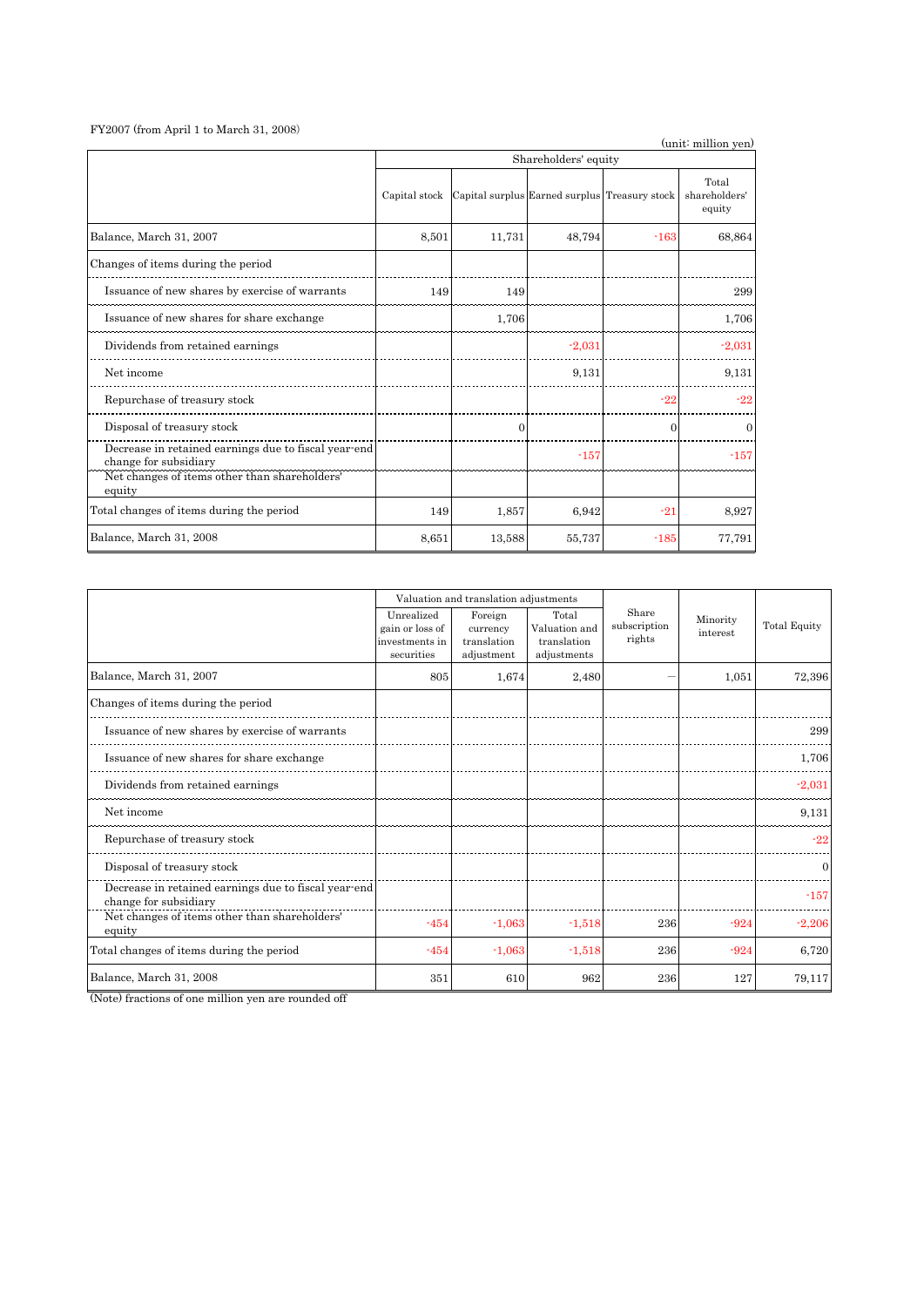# Consolidated Statements of Cash Flows

|                                                                         |                        | (unit: million yen)    |                 |
|-------------------------------------------------------------------------|------------------------|------------------------|-----------------|
|                                                                         | Previous term          | Current term           | <b>Increase</b> |
| Items                                                                   | (as of March 31, 2007) | (as of March 31, 2008) | or<br>Decrease  |
| I Cash flows from operating activities                                  |                        |                        |                 |
| Net income before income taxes and minority interest                    | 13,768                 | 13,924                 |                 |
| Depreciation and amortization                                           | 4,008                  | 3,958                  |                 |
| Amortization of consolidation goodwill                                  |                        | 479                    |                 |
| Increase/decrease in reserve for bonuses                                | 294                    | 291                    |                 |
| Increase/decrease in reserve for bonuses to directors                   | 163                    | 18                     |                 |
| Increase/decrease in reserve for directors' retirement benefits         | $-19$                  | $-17$                  |                 |
| Increase/decrease in reserve for retirement benefits                    | $-24$                  | 163                    |                 |
| Increase/decrease in Prepaid pension cost                               | -465                   | 465                    |                 |
| Increase/decrease in allowance for doubtful debts                       | 46                     | 21                     |                 |
| Interest income and dividends earned                                    |                        | $-225$                 |                 |
|                                                                         | -149                   |                        |                 |
| Interest expense                                                        | 27                     | 33                     |                 |
| Investment profit/loss on equity method                                 | $-29$                  | $-29$                  |                 |
| Gain/loss on sales of investment securities                             | $-117$                 | 7                      |                 |
| Write-down of securities                                                | 38                     | 145                    |                 |
| Loss on disposal of fixed assets                                        | 141                    | 174                    |                 |
| Increase/decrease in notes and accounts receivable                      | $-4,392$               | $-2,462$               |                 |
| Increase/decrease in inventories                                        | $-297$                 | $-1,917$               |                 |
| Increase/decrease in notes and accounts payable                         | 690                    | 1,468                  |                 |
| Increase/decrease in consumption taxes payable/receivable               | 160                    | $-112$                 |                 |
| Bonuses to directors                                                    | -159                   |                        |                 |
| Others                                                                  | 934                    | 1,462                  |                 |
| Subtotal                                                                | 14,627                 | 17,849                 | 3,222           |
| Interest and dividends received                                         | 145                    | 218                    |                 |
| Interest paid                                                           | $-27$                  | $-18$                  |                 |
| Corporation taxes paid                                                  | $-4,660$               | $-6,415$               |                 |
| Cash flow from operating activities                                     | 10,085                 | 11,634                 | 1,549           |
| II Cash flows from investing activities                                 |                        |                        |                 |
| Payments for funding of time deposit                                    | -40                    | -44                    |                 |
| Proceeds from refund of time deposit                                    | 30                     | 108                    |                 |
| Payments for purchases of tangible fixed assets                         | $-4,628$               | $-8,265$               |                 |
| Proceeds from sale on tangible fixed assets                             | 73                     | 20                     |                 |
| Payments for purchases of intangible fixed assets                       | $-1,487$               | $-2,460$               |                 |
| Payments for purchases of investment securities                         |                        | $-993$                 |                 |
| Proceeds on investment securities sold                                  | 304                    | 77                     |                 |
| Cash flow from equity investment in subsidiaries                        | $-533$                 | $-1,315$               |                 |
| Others                                                                  | $-349$                 | $-10$                  |                 |
| Cash flow from investing activities                                     | $-6,630$               | $-12,883$              | $-6,252$        |
| III Cash flows from financing activities                                |                        |                        |                 |
| Net increase/decrease of short-term loans                               | $-118$                 | 491                    |                 |
| Proceeds from long-term loans                                           | 191                    |                        |                 |
| Repayment of long-term loans                                            | -64                    | -66                    |                 |
| Proceeds from issuing stocks                                            | 1,093                  | 299                    |                 |
| Proceeds from minority shareholders on issuing stocks of subsidiaries   | 59                     | 13                     |                 |
| Payments for repurchases of treasury stocks                             | $-12$                  | $-21$                  |                 |
| Dividends paid                                                          | $-1,603$               | $-2,031$               |                 |
| Dividend paid to minority shareholders                                  | $-3$                   |                        |                 |
| Cash flow from financing activities                                     | $-457$                 | $-1,316$               | $-858$          |
| IV Translation adjustments on cash and cash equivalents                 | 301                    | $-479$                 | $-781$          |
| V Increase/decrease in cash and cash equivalents                        | 3,298                  | $-3,044$               | $-6,342$        |
| VI Cash and cash equivalents at beginning of year                       | 9,416                  | 12,714                 | 3,298           |
| VII Increase of cash and cash equivalents due to fiscal year-end change |                        | 8                      | 8               |
| for subsidiaries                                                        |                        |                        |                 |
| <b>VII</b> Cash and cash equivalents at end of year                     | 12,714                 | 9,679                  | $-3,035$        |